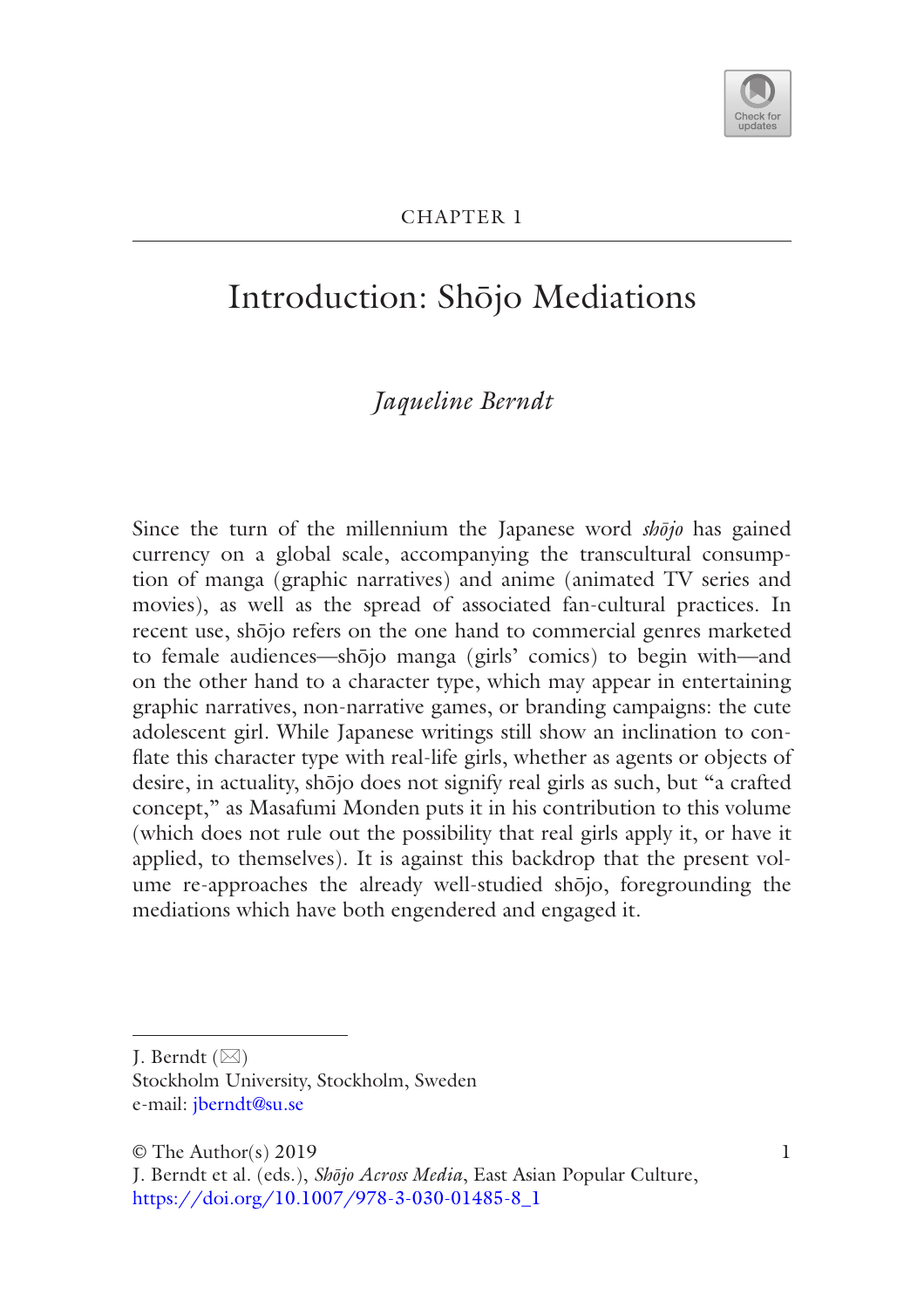## "GIRL" AS PERFORMATIVE PRACTICE

During the first half of the twentieth century the prolonged phase between childhood and marriage for girls of the urban middle and upper classes had shaped shōjo as a social category. Shōjo marked the young woman's "transitional state between the social roles of child and wife or mother"<sup>1</sup> and as such a liminality or in-betweenness. In prewar Japan, modern media addressed to an adult and predominantly patriarchal public had given rise to shōjo discourse.<sup>2</sup> Through entertaining media targeted at and employed by female adolescents—magazines containing illustrated girls' novels (*shōjo shōsetsu*), among other things, and later shōjo manga—this discourse became part of girls' culture: at least in part, girls twisted what was marketed to them into their own subculture. While inextricably linked to school education, the term shōjo designated outof-school activities, $3 \text{ first}$  and foremost, the participation in an imagined community of girl magazine readers. By engaging in such practices reallife girls became shōjo, according to literary scholars Tomoko Aoyama and Barbara Hartley.4 The magazine-induced formation of an exclusive and safe space of kindred spirits culminated in postwar shōjo manga discourse, as the writings by manga critic Yukari Fujimoto evince.5

But from the 1990s onwards shōjo underwent a significant shift. Already in 1991, Sumiko Yokokawa, a scholar of children's literature, had pointed out that the non-contradictory unity of girl and "girl" under the term shōjo was becoming obsolete, and that the same name started to assume a different meaning.<sup>6</sup> Shōjo changed from being employed by girls (and women) as a reference point for affiliation, to providing a stock of aesthetic conventions and narrative tropes, a whole "shōjo-scape" in Monden's words. This pool of girlhood signifiers has proved to be expedient for differently gendered users and various usages, even among girls. In early twenty-first century Japan, shōjo operates as a code, one which women themselves increasingly remove from use as social representation. Today, shōjo is not anymore confined to straightforward representation; it probably never was. As Heather Warren-Crow puts it in her ground-breaking monograph *Girlhood and the Plastic Image* (2014), "Girlhood is itself a practice, a performative process."<sup>7</sup> Indeed, girl culture has often been associated with role-playing and masquerade, escapism, and the indulgence in fantasy, preferably in relation to non-reproductive sexuality. Furthermore, indicative of performativity is the fact that the girl has been identified by modern patriarchy as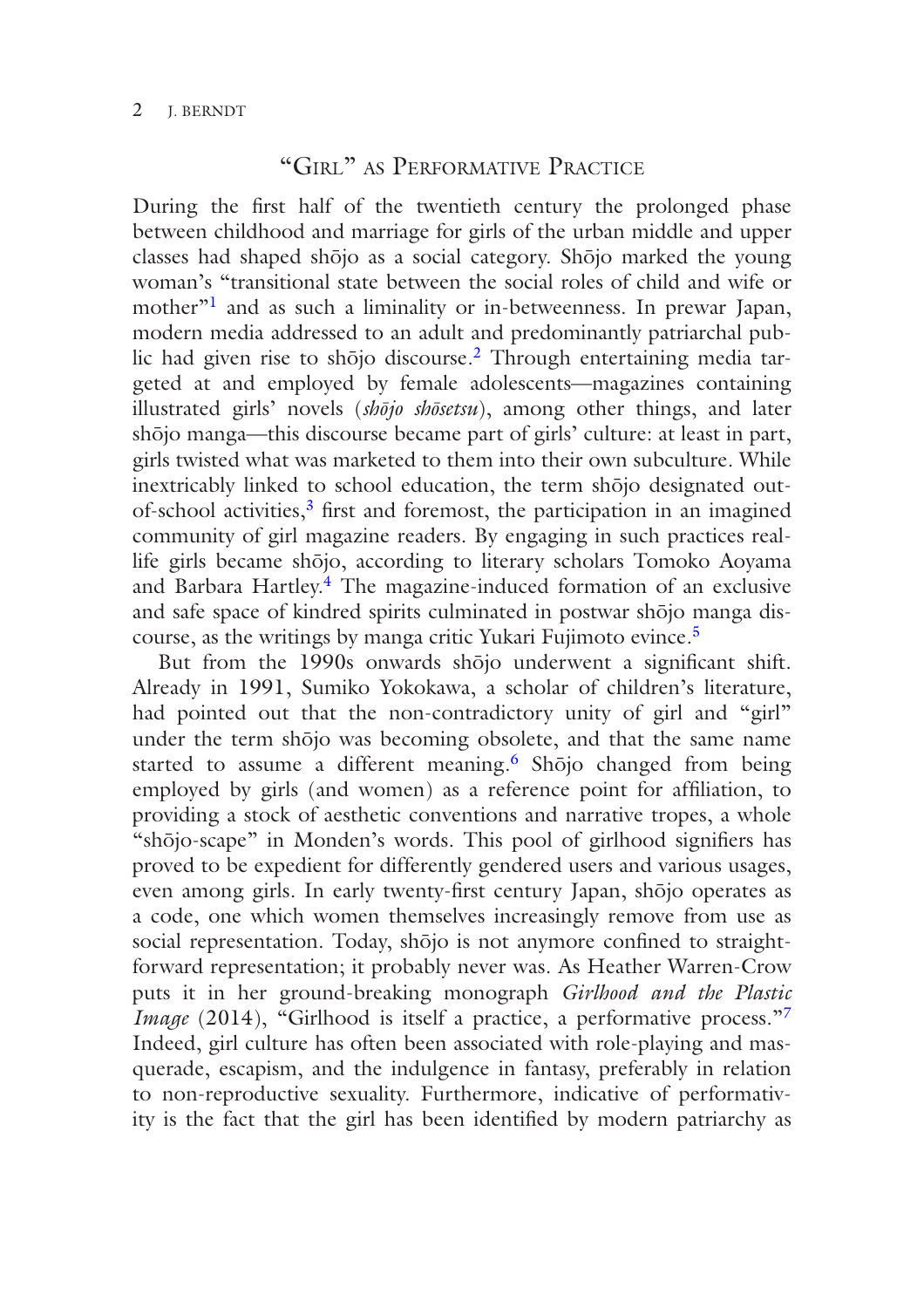a "'not-quite-female' female,"8 embodying "less a state of being than a state of becoming,"<sup>9</sup> which modern critics regarded as a lack of autonomy, accountability, and agency.

While shōjo is already spreading beyond Japan—not only in the technical sense that analog and digital networks have made it possible for Japanese "contents" to expand globally—the word itself still evokes a sense of locality, namely Japanese particularity. Dedicated fans of manga and anime, Japanese critics, and non-Japanese mediators of Japanese culture alike have conceived of shōjo as a specifically Japanese discourse, investigating its rise under the conditions of twentieth-century Japan.10 While this is of continuing importance, the fact that shōjo has entered the lexicon of non-Japanese users in recent years cannot be traced back to a successful unidirectional export from Japan. It is clearly related to a more general, transcultural "embrace of girlishness"<sup>11</sup> within the contemporary digital mediascape. With regard to the attributes of the digital image—malleability, transmediation, and openness to change—Warren-Crow asserts this transculturality as follows:

While the Japanese shōjo and the Western adolescent girl are not exactly symmetrical concepts, the capacity of each to embody transformation and potential […] is exactly what allows them to be evacuated of their more nationally and culturally specific meanings. $^{12}$ 

The present volume approaches shōjo from the perspective of media rather than (Japanese) culture to complement the so far prevalent and often history-oriented focus on cultural specifics, social representation, and actual girls. Equal emphasis is put on transcultural commonalities, non-representational enjoyment, and girl characters, or more precisely character types arisen from the manga-derived shōjo-scape, such as beautiful boys (*bishōnen*), and cute girls (*bishōjo*).13 While acknowledging that shōjo has mediated a multitude of discourses throughout the twentieth century—discourses on Japan and its modernity, consumption and consumerism, non-hegemonic gender, and also technology<sup>14</sup>—this volume seeks to raise awareness of shōjo mediations, stretching from media for and by actual girls to shōjo—the performatively practiced and conventionalized sign or image, that evokes certain affects—as media.

Through its diverse chapters, this volume provides an overall picture of what shōjo research has accomplished so far, and on which avenues it might proceed in the future. Some of the chapters focus on girls and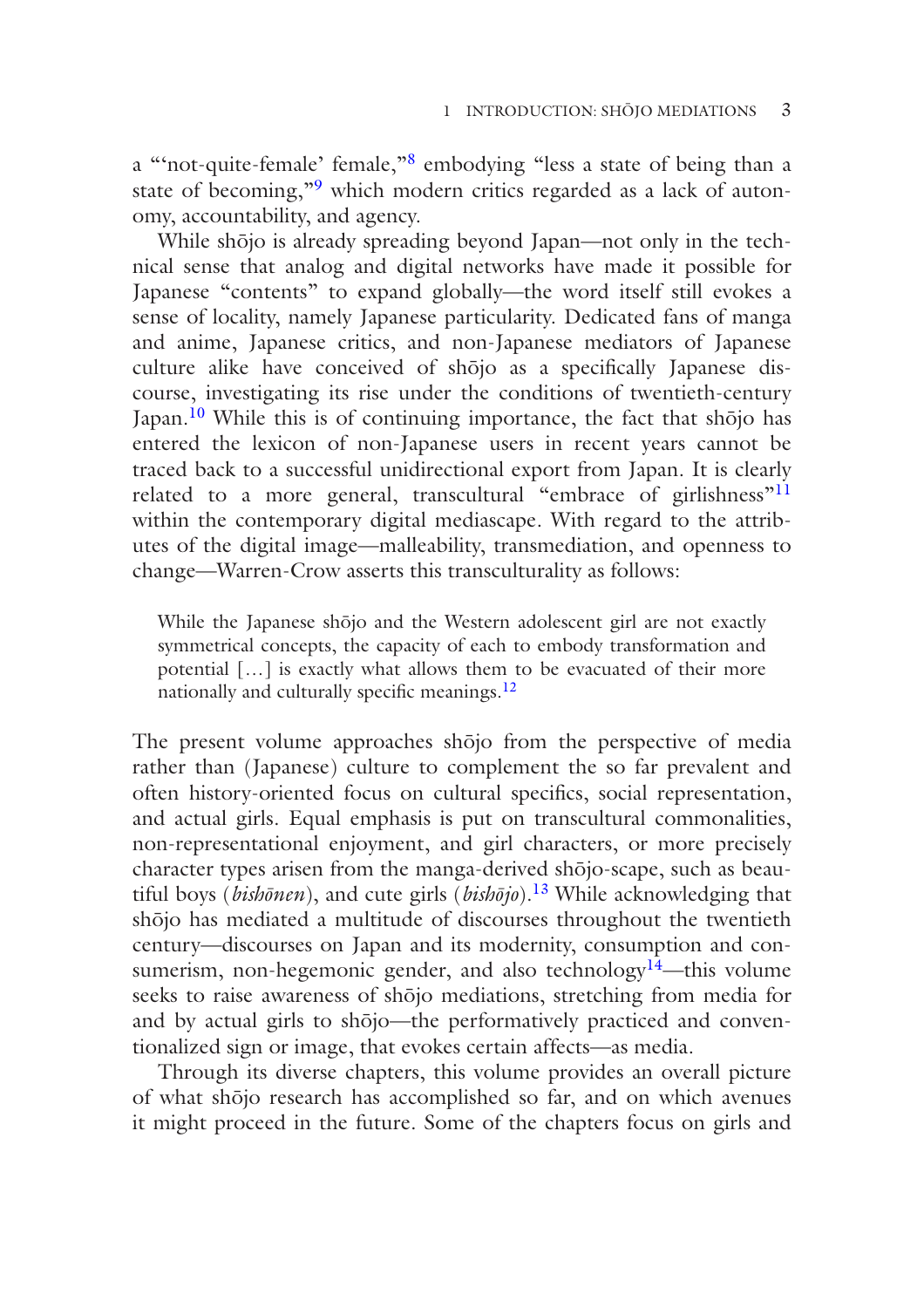young women in modern Japan and how they have been positioned as a social entity in the name of shōjo, a model of identity, or selfhood, shaped by patriarchal society and men's desire, but also formed by girls themselves, swaying between resistance and conformity as all subcultures do. In line with the majority of previous research, which has been informed by Japanese-studies and gender-studies concerns, <sup>15</sup> these chapters are primarily interested in girl culture, or the "shōjo world," as being mediated by representations and character types which have evolved with respect to specific target groups. In contrast to Masuko Honda, the expert of children's literature who opened up shōjo research in the 1980s,16 most English-language publications of the last decade do not seem to see a potential in the political, historical and social "emptiness" of shōjo fiction or art; many exhibit an urge to explain how the apparently "mere decorative" expressions relate to women's societal empowerment and to changes in gender policy—that is, how imagined experiences with fictive characters affect real-life girls. In a way, this is similar to attempts at legitimizing manga via reference to traditional notions of serious, sophisticated literature instead of developing new concepts in the face of new media.

The majority of chapters, however, take the existence of shōjo—as a genre of popular girl-oriented fiction, a mode of address, a trope—for granted, reversing the relation between means and end to the extent that aspects of the contemporary media environment can be explored: interrelationality, or connectivity, mobility, and modifiability as constitutive of both images and actors. These chapters, too, take girl culture into account, but often in the sense of fan-cultural communities which, leaning on media-specific conventions, interrelate different genres within one media as well as different media with each other: for example, shōjo manga with fashion and cosplay, or the women-oriented boys' love (BL)17 manga with BL audio drama, anime, and Visual *Kei* rock band performances. But before introducing all chapters individually, some remarks on wording are in order.

### NAMES FOR "GIRL" IN JAPANESE

This volume proceeds on the assumption that the term shōjo is inextricably linked with modern, mainly entertainment media, and not only a category of social representation but also mediation, or interrelationality.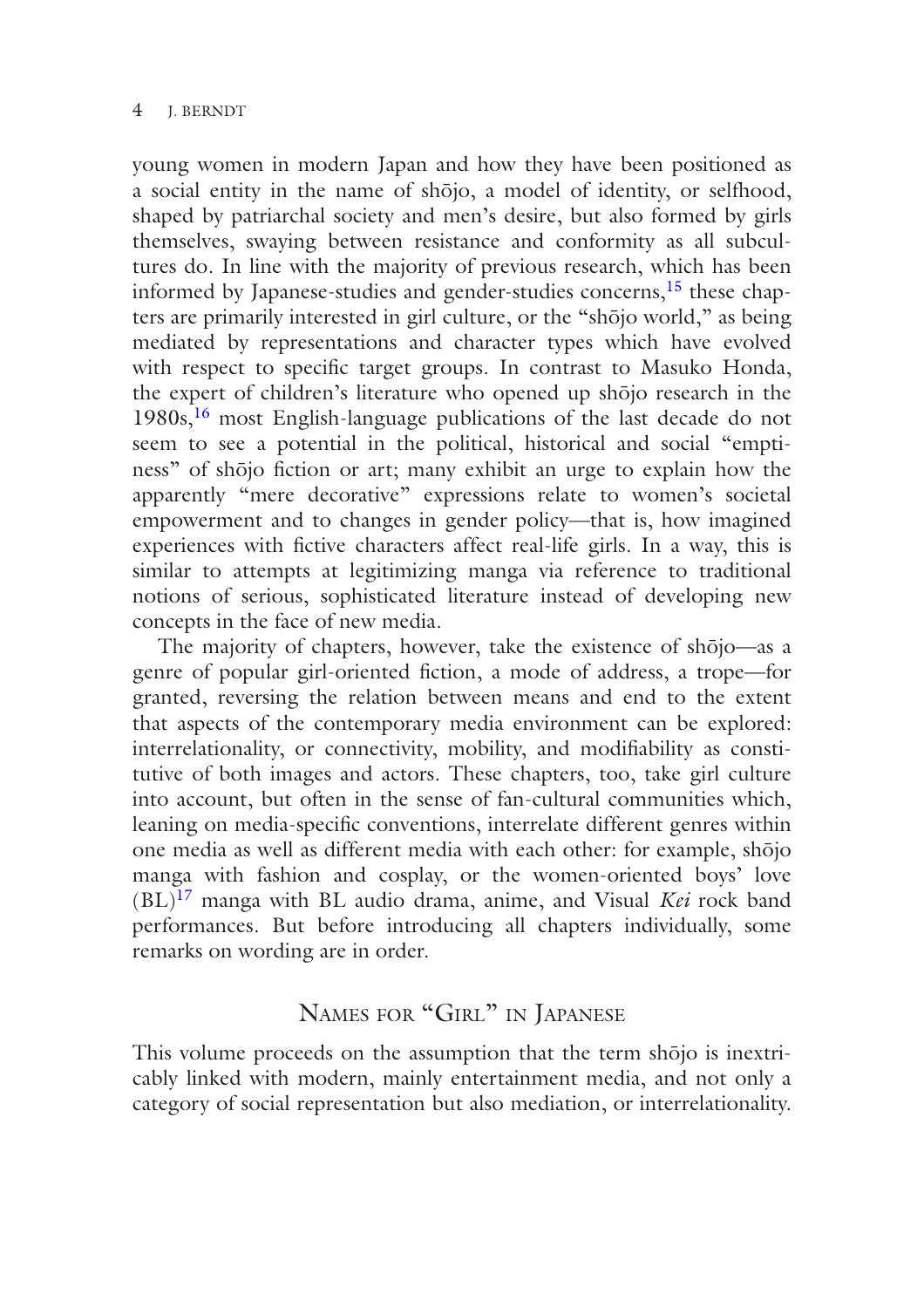As such, this volume does not regard shōjo primarily as a "compendium of commodities"<sup>18</sup> and neither a direct reflection of societal issues pertaining to the situation of woman in general and girls in particular. As already mentioned, shōjo has served as a tool of self-expression and a vessel of different projections, but over the years it has asserted its own agency as a performative rather than representationalist conception.

It goes without saying that shōjo, the signifier, defines itself through what it is not supposed to signify—in terms of gender, *shōnen* (boy), and within the female gender, "woman," largely confined to the social role of "good wife and wise mother" (*ryōsai kenbo*), in particular in prewar Japan. Up to the present day, adult women, specifically mothers, feature in popular "female" media often as evil antagonists for girls—in this volume evinced by Emerald L. King's discussion of manga sources for cosplay and Akiko Sugawa-Shimada's survey of the magical girl genre in anime. Adult women may also remain completely absent, forced back by the predominance of homosexual beautiful boy characters for female consumers (*bishōnen*) or cute girl characters for male consumers (*bishōjo*). To repudiate this propensity as a "writing out of women" demonstrates ignorance of modern Japanese patriarchy, and also of modern girlphobia, that is, adultist arguments brought forward in favor of "the knowledgeable, focused, literate, and above all mature subject."<sup>19</sup>

However, in modern Japanese media, not every unknowledgeable, dreamy, subliterate, und infantile girl (character) is called a shōjo, or calls herself by that name. To begin with older designations, there is the "daughter" of a good family (*musume*, *ojōsan*), and there is the *otome* (maiden). The otome invokes a nostalgic male conception imposed on modern young women, as Kaori Yoshida claims in her chapter on films that melodramatically feature female A-bomb victims. Craig Norris, too, points out in this volume that the otome is "considered an old-fashioned and out-dated term associated with antiquated ideals of femininity and virginity," but he also exhibits an awareness of the word's recent revival in so-called otome dating games. Due to their romantic content, these women-oriented video games are traced back by some critics to resurgent conservative notions of heterosexuality. Yet, no matter whether such commercial genres reflect or represent a specific ideology; for consumers, they gain identity in the first place by distinguishing themselves from similar genres in the same market. Minori Ishida mentions in her chapter, that voice porn targeted at female consumers, another new current, is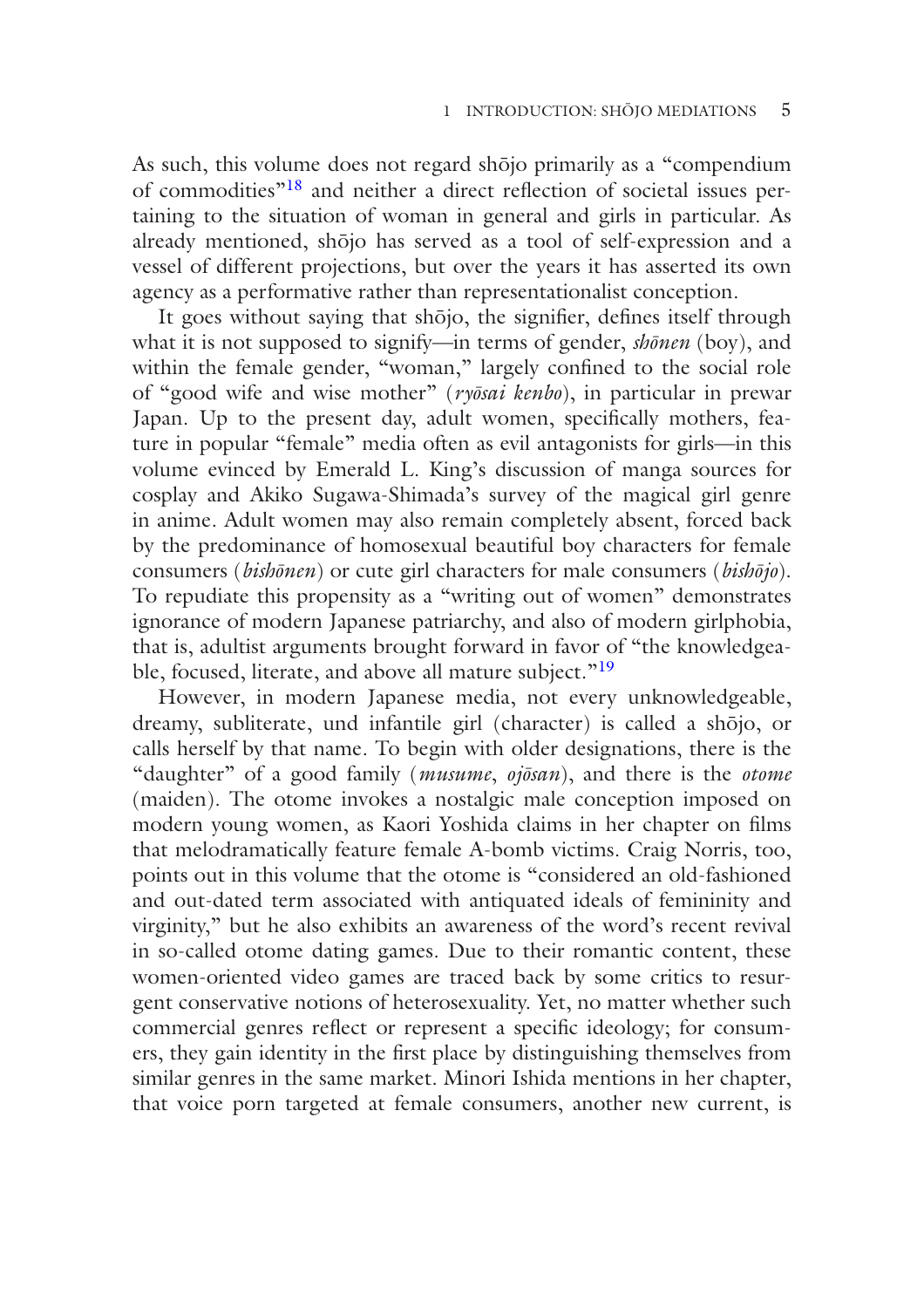marketed in the name of both *fujoshi* and otome. While to her otome functions as a mere taste category signaling heterosexual content, the first term—fujoshi, lit. rotten girls—designates mainly heterosexual female fans of male–male romance, i.e., BL. Two things are noteworthy here: first, that the label fujoshi, which had been used disparagingly for women indulging in shōjoesque fantasies of non-reproductive sexuality was turned by those labeled into an affirmative self-designation<sup>20</sup>; and second, that the label of otome came to be employed in response to the spread of fujoshi subculture, setting fictive heterosexuality against fictive homosexuality. A similar thing had happened in the early 1980s when so-called *otomechikku* [maiden-like] *manga* flourished within shōjo manga.<sup>21</sup> These small-scale and cute heterosexual love comedies with straightforward narratives and everyday life settings—represented, for example, by Mutsu A-ko—appeared as the antithesis to the grand narratives by those female artists who were labeled the Year 24 Group or Magnificent 49ers (*Hana no 24nen-gumi*), artists who went down in manga history as revolutionary in part for their replacement of girl protagonists with homosexual boys, laying the ground for today's BL.

The case of otome clearly facilitates the performativity claim made above, as it demonstrates that all the names for "girl" and the implied conceptions are liable to change according to era and, furthermore, media. Otome apparently helped to oppress the voice of female victims in melodramatic movies of the 1960s–1980s, but it is now successfully employed in marketing heterosexual porn to self-confident female consumers, as well as fannish affinity spaces to young East Asian tourists in Japanese cities such as, in the case of Norris' chapter, Fukuoka.

One of the most common designations for actual girls today is *onna*  no ko (lit. female child).<sup>22</sup> According to Sugawa-Shimada, who has contributed to this volume a chapter on girl characters in girl-oriented anime, "girls and young girls [sic!] address themselves as an *onna*-*noko*, but almost never as a *shōjo*."23 Likewise, *joshi*, the prevailing legal term for woman, is used for self-designation by contemporary women. Although including the character for child (in the reading *shi*), it signi fies merely a gender difference, without any connotation of infantilization, and it is purportedly given preference by women themselves over the more scientifically sounding *josei* (woman, feminine, female) or *onna* (female, woman, sometimes also mistress), words that had been set by feminists against *fujin* (lady).24 Both terms are deliberately distinguished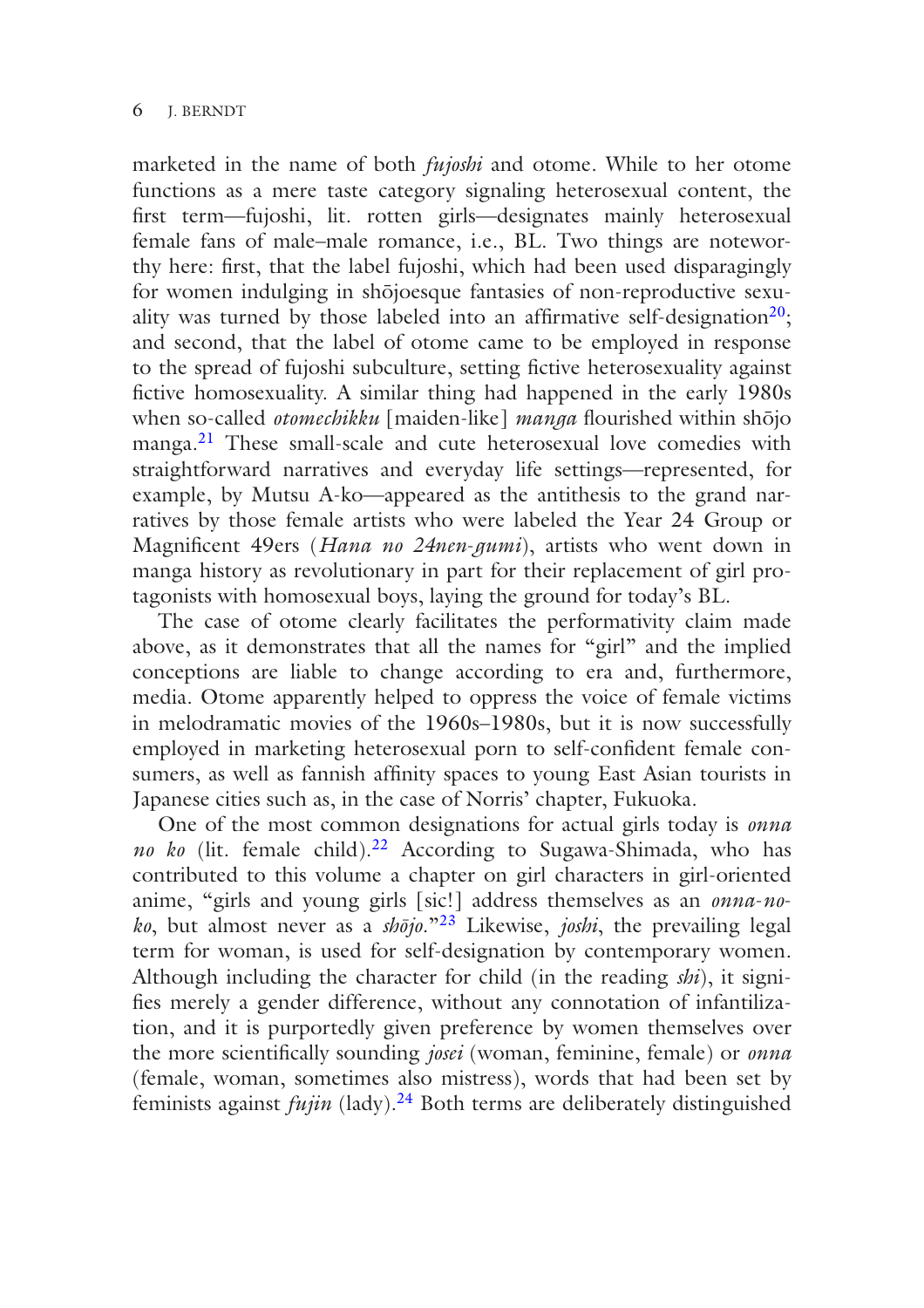from shōjo. While this is due to shōjo connoting the girl as an object of male desire, as Sugawa-Shimada suggests, the same distinction can be taken as a confirmation of the shōjo's fundamentally mediatic constitution: it is a media image, not a legal subject.

In this volume, further names for "girl" surface, such as *moga*, the prewar "modern girl," and *kogyaru*, a spectacularly dressed teenage girl with heavy make-up, in Sohyun Chun's chapter, and *burikko*, the comic fake girl, in Patrick W. Galbraith's chapter. Whatever the name, the multiplicity is striking, as it exceeds designations of "boy" and attests to a societal difficulty of coming to terms with the malleable, unfixed girl.

#### SHōJO AND/AS MEDIA

The media considered in this volume stretch from the initially analog, but increasingly digitalized representatives of Japanese popular culture—manga, anime, and audio drama, cosplay and fashion, the Takarazuka all-girls revue and the stage art of Visual *Kei* music—to webbased novels for mobile devices and a tourism website. The picture is rounded up by two excursions into women's literature and live-action film. While these do not necessarily exhibit a media-conscious approach, they help to illuminate what such an approach implies: primarily, the deliberate distinction between medium/mediums in the narrow sense of referring mainly to technical systems and material support, and media used in the form of both a collective singular and the plural. In order to sufficiently account for the conventionalized practices and institutional frameworks, which, once established, predetermine how individual mediums are being used, it stands to reason to follow art historian W.J.T Mitchell and media theoretician Mark B.N. Hansen, who in their *Critical Terms for Media Studies,* aim at "something more than the form of a specific content, and thus something that exceeds the pluralization of the term *medium*" (2010, location 88 of 5202), namely a "crossroads of aesthetics, technology, and society" (location  $174$ ).<sup>25</sup> This implies a shift of perspective which allows for attention to mediation, i.e., how media operate, especially with regards to the relations and environments they engender.

*Shōjo Across Media* starts from shōjo manga, which has been a vital point of departure and persistent intermedial reference of shōjo-media practices since the 1970s and addressed mainly from the perspective of manga's gendered genres.<sup>26</sup> Ordinarily, a chapter on the Magnificent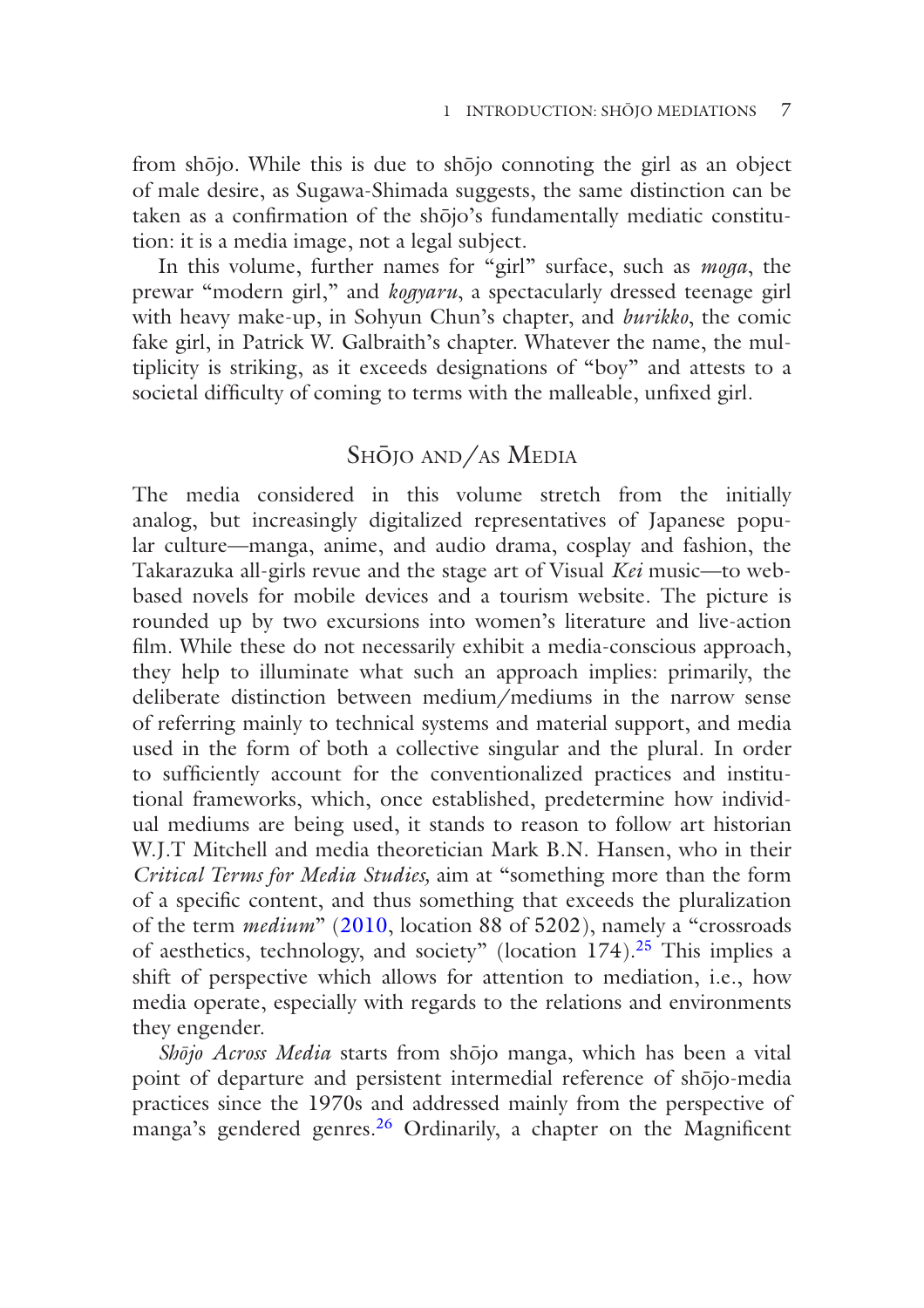49ers, or Year 24 group—who actually had never formed an association according to their year of birth, Shōwa 24, that is, 1949—would have been placed here, if only for the ongoing prominence of these artists. Their works of the 1970s found recognition beyond the initial girl culture due to innovative narratives, male critics' attention, and a significant change in medium, namely, publication in book form (*tankōbon*) following the ephemeral (and as such shōjoesque) magazine serialization. An exceptional rather than a representative phase in the evolution of the genre, last but not least with regards to sustained creative impact, the canonization of the Magnificent 49ers in the name of gender criticism and experimental style has triggered unusual academic interest, but it has also overshadowed the normality of shōjo manga.<sup>27</sup> Within this volume, Craig Norris gives an account of the Magnificent 49ers' central position in previous shōjo (manga) research, and Alisa Freedman approaches the history of girl culture in modern Japan through a manga series by Waki Yamato, purportedly one of them.

Refraining from factual claims about what shōjo manga *is*, Part I offers three representative examples of how contemporary academics view shōjo manga: as a means for the study of Japanese culture; as a subject of genre theory within manga studies; and as a generically established gendered mode of graphic storytelling which activates specific practices of reading and gazing.

Alisa Freedman's chapter "Romance of the Taishō Schoolgirl in Shōjo Manga: *Here Comes Miss Modern*" provides an introduction to prewar shōjo history by taking the example of a shōjo manga series first published in the latter half of the 1970s. The manga's protagonist, who embraces the new opportunities of modern life available from the late 1910s onwards, appears as the epitome of the initial shōjo, a "gender identity applied to female children of the urban middle class" who were sent to secondary school by their parents and who had access to girls' magazines.28 Complementing the manga's representation with knowledge about both the girl-oriented mediascape of prewar Japan and genre-specific traits of shōjo manga (largely modeled on the Magnificent 49ers), the chapter arrives at the conclusion that shōjo manga turns schoolgirls of the past into idealized figures of resistance, highlighting the bright side of the shōjo position, that is, a certain freedom of action, mobility, and the implied defiance, at the expense of its dark side, i.e., social privileges and constraints. As a consequence, shōjo manga appears incapable of living up to historical realism.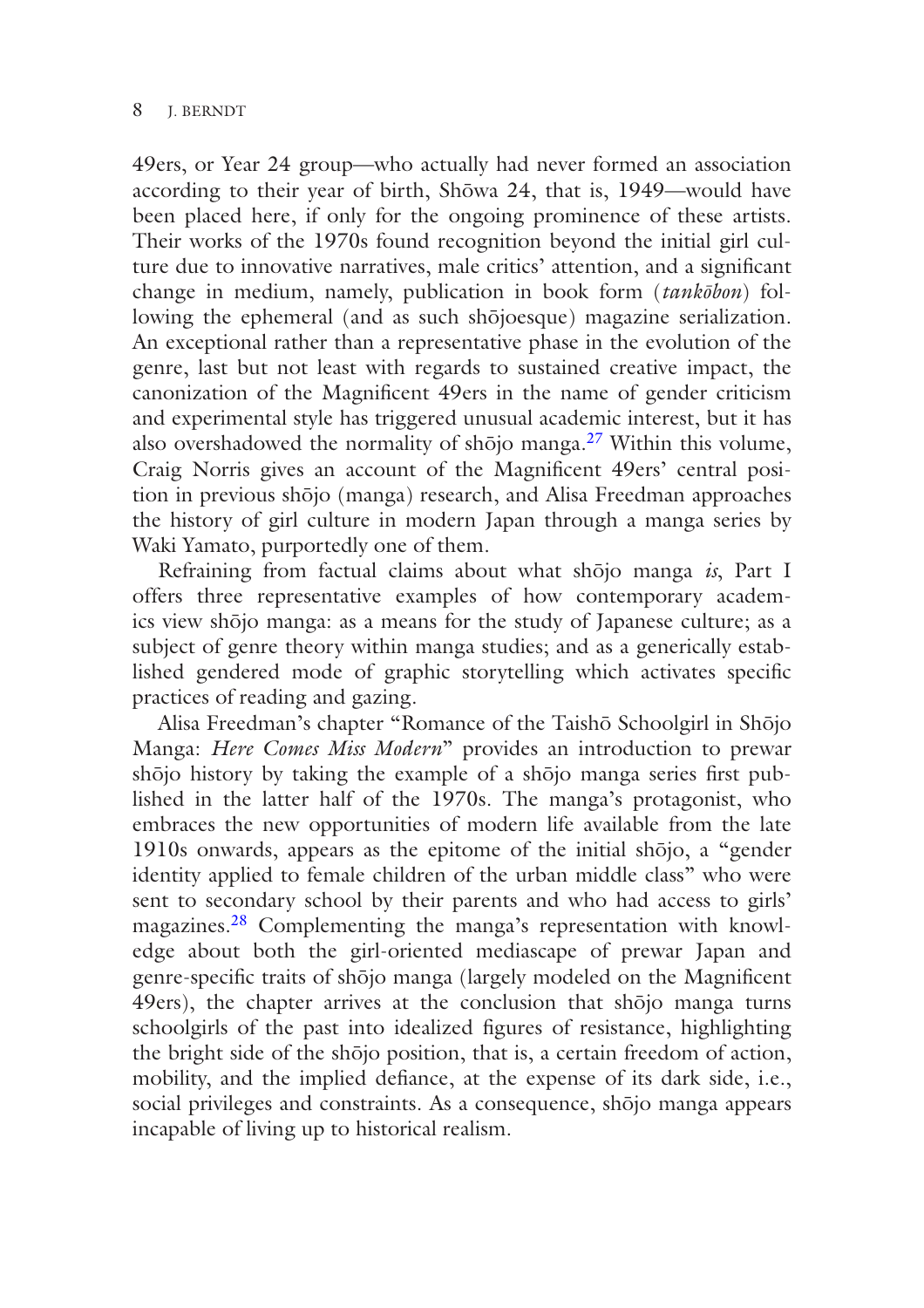In contradistinction, Giancarla Unser-Schutz' chapter on "Redefining" Shōjo and Shōnen-Manga Through Language Patterns" maintains, with regards to characters and their speech patterns, that shōjo manga works appear more realist than those of shōnen manga. This contrast to Freedman's chapter may have to do with the fact that the manga narratives analyzed here are newer, namely from the 2000s, and further, that shōjo manga's reality is not measured against history at large, but everyday life and interpersonal relations. Similarly vital is the author's interest in "how language is used in manga and how that shapes manga as a medium," especially in relation to manga's gender-specific genres. In light of recent changes—the shrinking role of manga magazines as the initial carriers of those genres, an increased cross-genre consumption by previously segregated reader demographics as well as the cross-pollination with regards to visuals and type of narrative—Unser-Schutz proposes a new model of genre differentiation based less on publication site, target group, and stylistics, and more on the use of linguistic devices, such as handwritten background thoughts, which foreground characters and their relationships. With their focus on feelings, Unser-Schutz finds shōjo manga facilitating and even compelling empathy, as distinct from the global bestsellers of shōnen manga which consist of fantastic, densely populated, and plot-driven narratives and precisely thereby may provide an "alternate reading experience [… to] many female readers who desire something else."

The last point is noteworthy as it goes beyond the common sense of shōjo-manga discourse to treasure empathy above all. This stance is related, on the one hand, to the long-time devaluation of character-centered atmospheric narratives without much physical action, and on the other, to the cherished shōjo community and its inclination to sameness, to excluding the hegemonic social Other in an attempt at establishing a safety zone (which, as Adrienne Renee Johnson observes in her chapter, is also practiced by a specific group of music fans). How characters of manga narratives published within the institutional framework of a male genre become anchors of empathy—i.e., mobilize a generically female, if not girlish reading practice—is the central issue in Olga Antononoka's chapter "Shōjo Manga Beyond Shōjo Manga: The 'Female Mode of Address' in *Kabukumon*." While in line with the strand of shōjo manga research, which privileges the Magnificent 49ers and thereby the representation of non-hegemonic gender as a source of agency for both characters and readers, Antononoka moves one step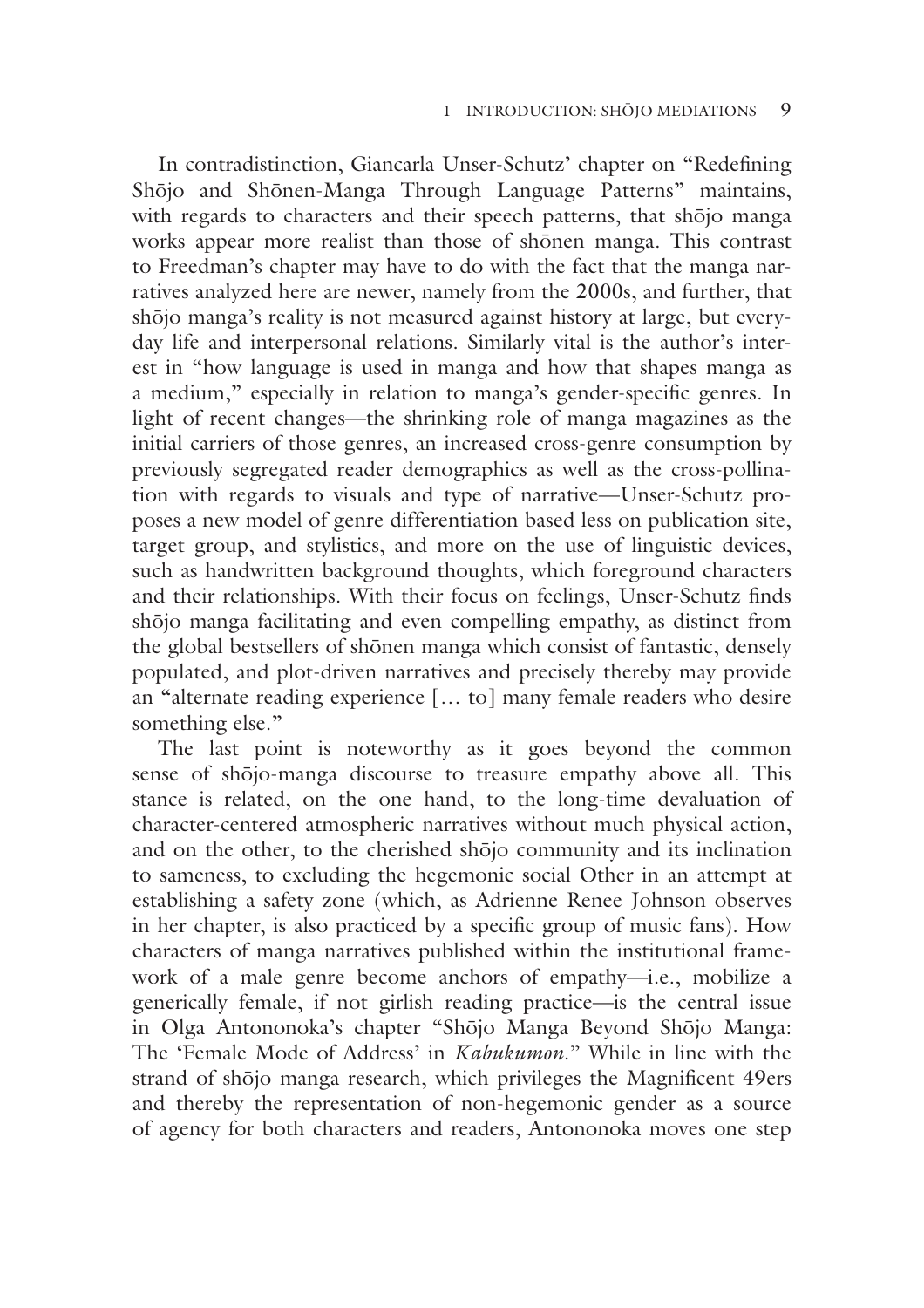further, entwining gender theory with comics aesthetics. Specifically, she proceeds from the observation that comics are composed of fragmented (paneled) pages, which require reiteration to generate a seemingly continuous narrative, just like gender as inconsistent performance in Judith Butler's account, and the invocation of "woman" through body parts in Jacques Lacan's conception of *objet petit a*. Taking as her example a recent manga series that features theatrical performance and male impersonators of female roles (*onnagata*), Antononoka investigates the media-specific performativity of manga with a particular focus on how sequences of panels and pages bring "woman" into momentary existence as an onstage construct. She demonstrates further how the actors' acceptance of femininity as part of themselves connects to their artistic agency within the authoritarian institution of kabuki theater.

Girls are apparently not involved here, neither as target group nor character; and typical visual markers of shōjo manga, such as extradiegetically used flower decors, frills, and ribbons, or wavy hair, do not surface either. Fusami Ogi has identified shōjo as a code and ideological institution that can also be investigated in women-oriented texts without girl characters (for which she had the Magnificent 49ers in mind).<sup>29</sup> Yet, in Antononoka's discussion, this code appears to have changed direction, being employed by male artists in a male genre to promote a "female" mode of empathy-centered reading and thereby leaving behind its initial social bonds.

Part II shifts the emphasis to other forms of narrative than manga, namely two kinds of literature—one pre-digital, auteurist, and connected to the wider mediascape mainly through the shōjo trope, the other one produced with digital technology within communities of high school students—and two kinds of moving images. The latter include live-action feature film for theatrical release and a genre of TV anime, or more specifically, a genre which was first targeted at small girls but has also been appropriated by male viewers in recent years.

Shōjo narratives in the form of novels were the primary media of prewar girls to interconnect and form an imagined community, and from the 1960s onwards magazine-based manga serials assumed that role, but since the 2000s, female high school students have engaged in creating and sharing web-based novel-like content adapted for mobile media. In their chapter "Practicing Shōjo in Japanese New Media and Cyberculture: Analyses of the Cell Phone Novel and Dream Novel" Kazumi Nagaike and Raymond Langley demonstrate how the texts themselves lack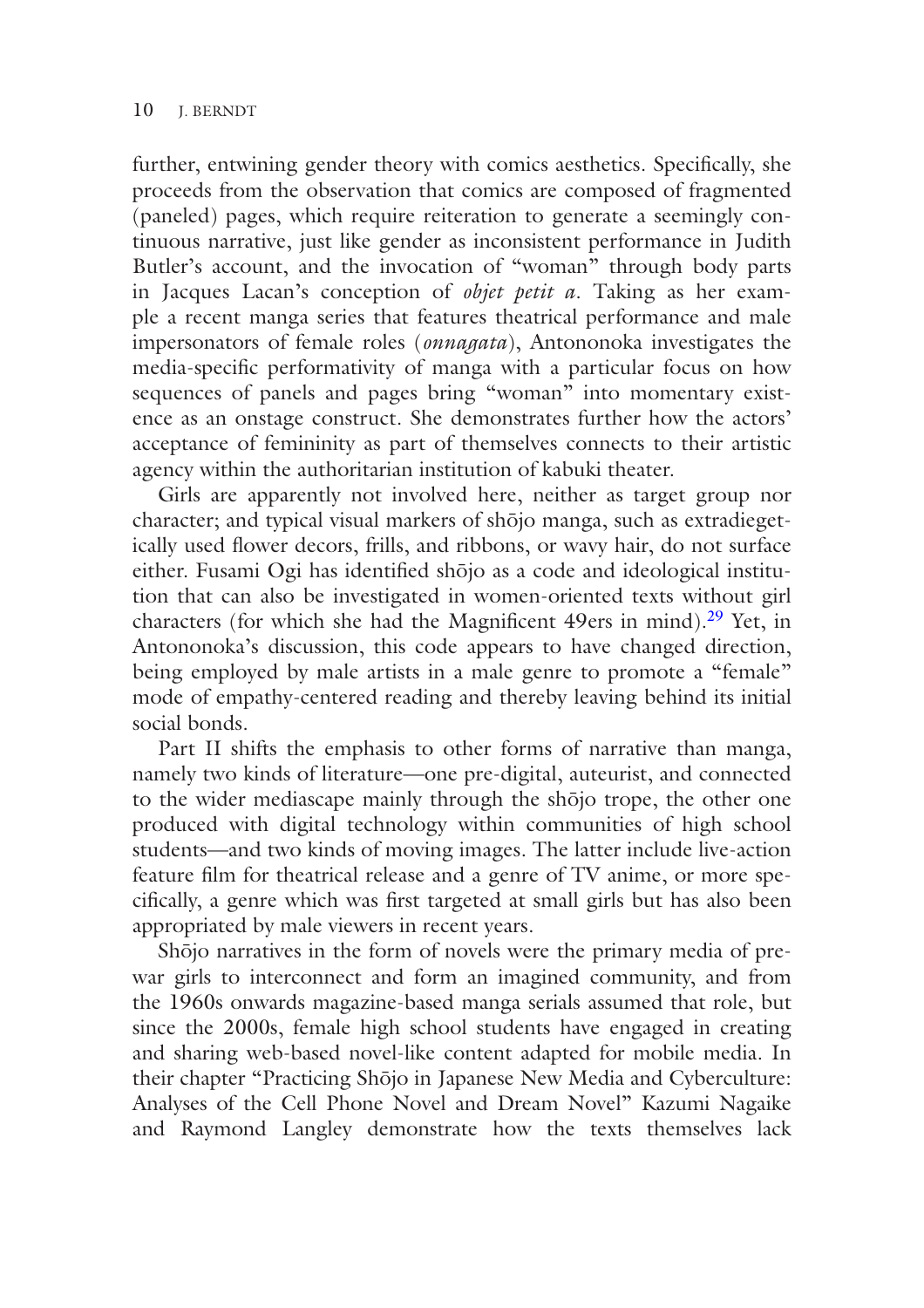specificity (of depiction, authorial voice, characters' proper nouns, etc.) to the extent that they could have been generated by an algorithm, yet it is that very lack which proves to be their strong point, as it evokes empathy and the feeling of being in synchronicity with the community.

Emptiness, or stereotypicality, facilitates connectivity, as Warren-Crow observes about the girl as digital and protodigital image.30 In a similar vein, literary scholar Noriko Adachi has discerned relationality in the works by the Magnificent 49ers as follows:

Here, "emotions," for example "expressed" in the form of words, as signs of countenance, or through background tones, do not "belong" solely to one character in the way the modern novel presumes it as a matter of course. It is the related affect which moves the narrative forward, sometimes surfacing in a way strangely detached from specific characters, thrown in between them, inducing a subtle resonance.<sup>31</sup>

Nagaike and Langley investigate cell phone novels, and in extension, dream novels, that is, web-based narratives in which readers may substitute their own names for that of a designated character and thus become an immediate part of a now virtual reality. Relatedly, they argue that the girls and girl characters deviate from the "I" or "me" of modern individualism in favor of a fluid multidimensional identity, which matches the new digital and global environment, while resting on the protodigital capabilities of shōjo.

In contrast, Sohyun Chun's chapter "The Shōjo in the Rōjo: Fumiko Enchi's Representation of the Rōjo Who Refused to Grow Old" introduces a stand-alone literary work, first published in 1974, and reads it as a critique of hegemonic gender. Here, the shōjo trope represents the possibility to act uninhibitedly on one's personal desires. Reinvigorating the "girl" within herself, the protagonist, an aged woman (*rōjo*), is able to overcome self-regulation and experience empowerment. As a story of resistance to social expectations of aged women, this novel helps to con firm that the conception of shōjo is not confined to chronological age or sex, but that it can apply to young as well as old women and even to men. While men are not included in the chapter's discussion (and neither are the topics of literature as media or literature's intermediality regarding shōjo), the quiet delinquency of the protagonist is being related to various other forms of deviance by young women in prewar and contemporary Japan, as in, for example, the non-compliance to cuteness.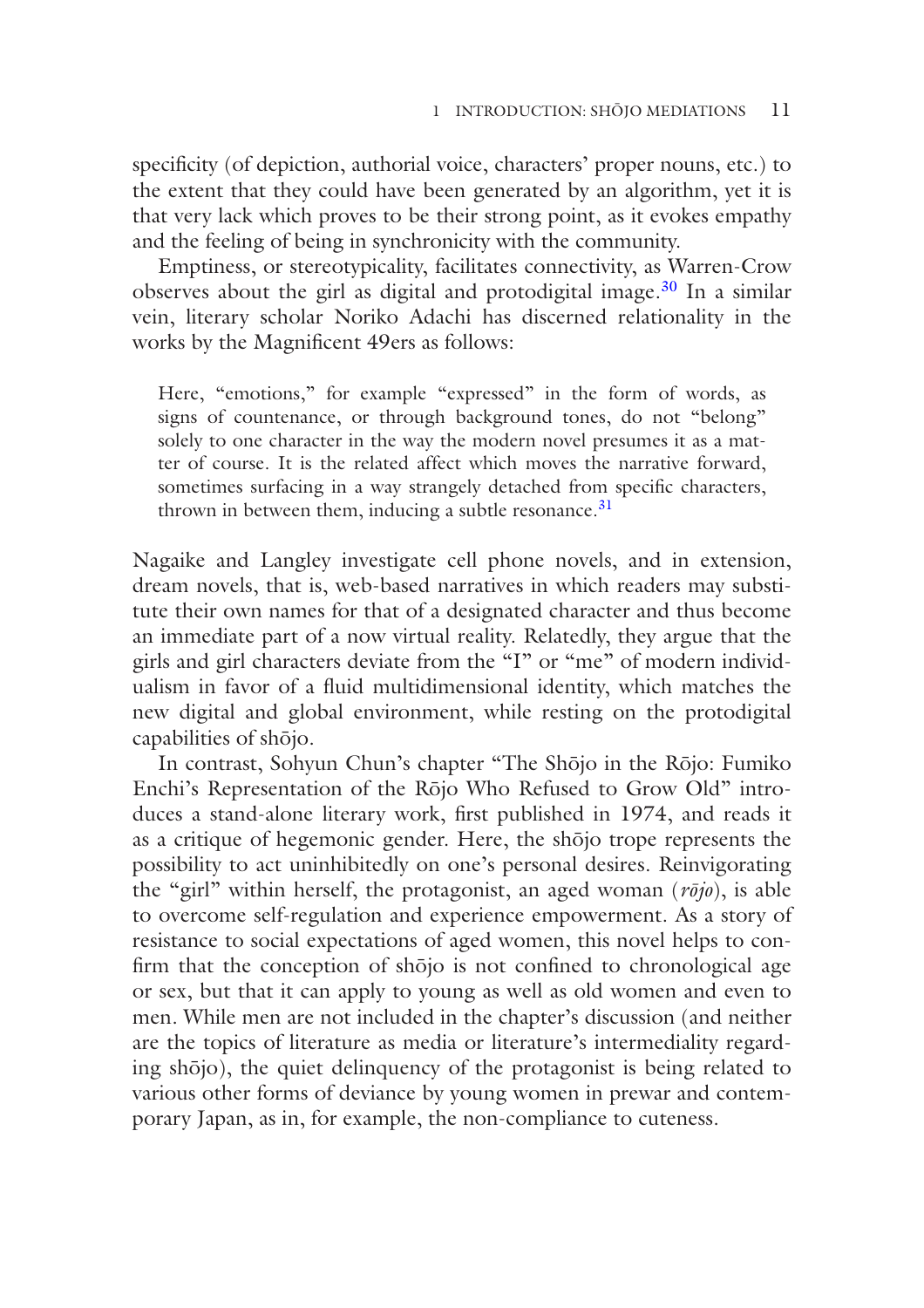Likewise disregarding target groups and audience communities beneath the national level, something central to media-conscious accounts of shōjo, Kaori Yoshida's chapter "Mediating *Otome* in the Discourse of War Memory: Complexity of Memory-Making Through Postwar Japanese War Films" illuminates one of the "dark sides" of the girl trope, namely its deployment within the patriarchal memory culture of postwar Japan. The widely familiar combination of hyperfeminization and nation-as-victim narratives, which occurred across all popular media including manga, is dissected here through the example of two live-action movies released in 1966 and 1985 respectively. At the center of both movies is a melodramatic narrative about a so-called A-bomb maiden (*genbaku otome*), portrayed by the same actress, Sayuri Yoshinaga. Leaning mainly on U.S.–American war film studies, as well as affect theory applied to individual film reception, the chapter reads the movies as a romanticization of radiation illness, which privatizes the political and deprives the real women of their voice. It ultimately arrives at the conclusion that "a melodramatic woman-centered war narrative does not necessarily give credit to the multiplicity of female victims' experiences." In a way, this is reminiscent of shōjo manga representations weighed against historical realism and found wanting. But what appears here as a patriarchal girlification of female victims, so to speak, may give a different picture if examined from the perspective of a multiplicity of viewers, viewings, and intermedial relations.

Scrutinizing the lack or potential of female empowerment permitted by the shōjo trope is also the main concern in Akiko Sugawa-Shimada's chapter "Shōjo in Anime: Beyond the Object of Men's Desire." She surveys the genre of magical girl (*mahō shōjo*) anime from its beginnings in the late 1960s to the mid-2010s, focusing on changes in representation and societal environment, spectatorship, and broadcasting time. With respect to representation, the magical girl character is shown to have grown into a self-affirmative role model for girls over the years, the initial equation of magical powers and feminine traits such as caring and mothering being attenuated; a hybridity of feminine and masculine traits developed, without radically challenging hegemonic gender. In addition to representation, the chapter foregrounds spectatorship—on the one hand, little girls as the initial target group, and on the other hand, young men to whom an increasing number of late-night anime programs has been addressed in more recent years. An outlook at the possibility that empowerment and conservatism operate on both sides is given at the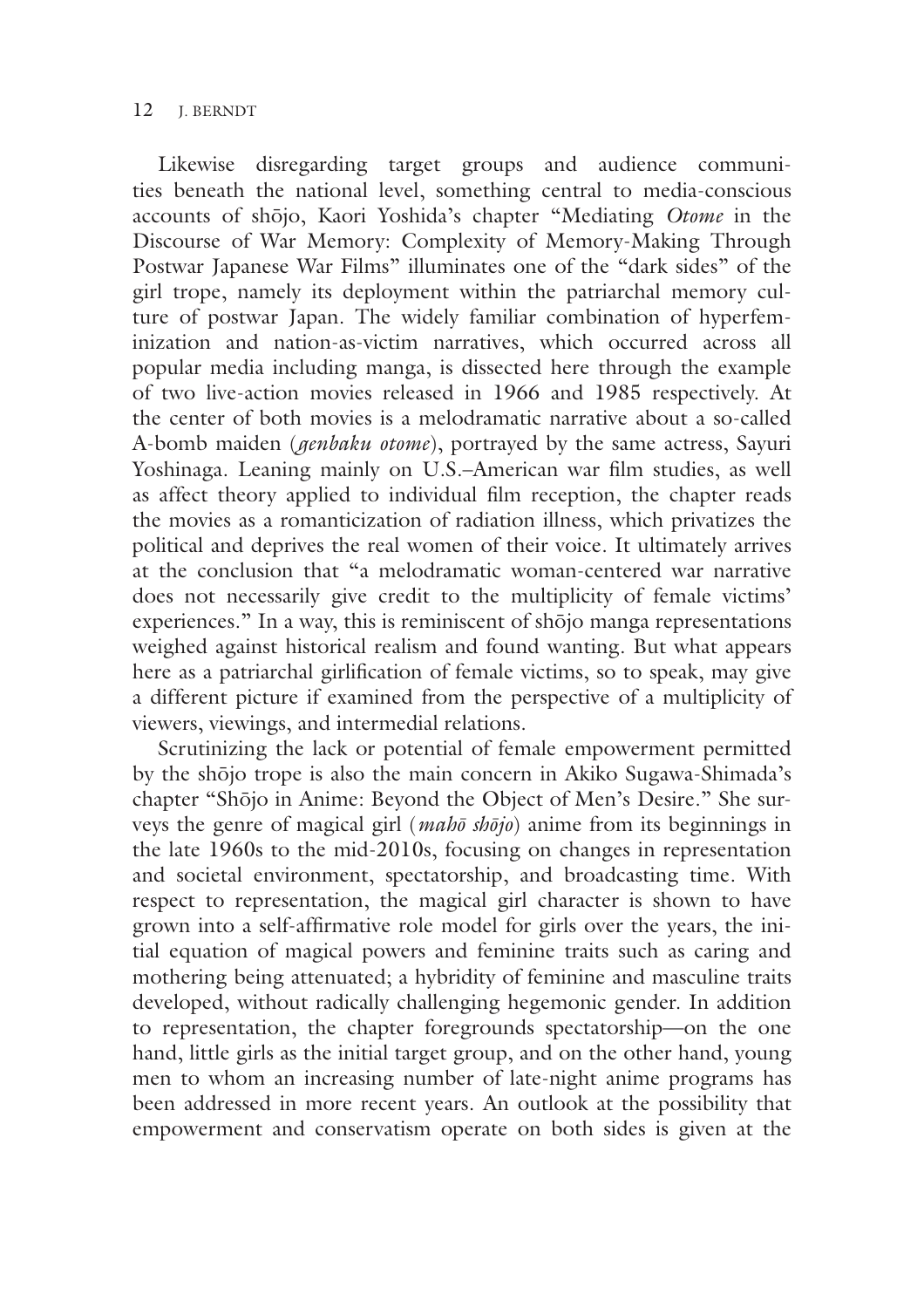end of the chapter. In order to explore this possibility further, it may be worth considering how the genre interrelates with the medium, that is to say, how narratives of magical transformation are afforded by animation itself. After all, magical girl anime "animates shōjo" in a way which invokes Warren-Crow's discussion of the "morphing, mobile, and girlish digital image."32

From a gender perspective that is not media-conscious, "the question of shojo [sic!] tends to be posed first and foremost in terms of a gap between girl and image, which can be read in terms of representation or misrepresentation, normative regulation (social codes and norms), or a filling-in and transforming of the image by girls (performance)," $33$ as Thomas LaMarre notes in *The Anime Machine*. It is the latter kind of performance that opens Part III, which is dedicated to enactments and stagings within the shōjo-scape. In his chapter "A Dream Dress for Girls: Milk, Fashion and Shōjo Identity" Masafumi Monden highlights the understudied role of fashion as crucial for performing shōjo. Taking the fashion brand Milk as his point of departure and contrasting it with the Lolita style as well as the older ballerina garment developed in shōjo manga, Monden accentuates the empowering potential of girl dresses which often indicate passivity and submissiveness to feminist observers, especially outside of Japan. In addition, he elucidates the intricate relation between transcultural commonalities and intercultural differences through the tropes of Alice in Wonderland and the Victorian princess, whose symbolism changed significantly upon appropriation within the shōjo media of postwar Japan.

The performance of shōjo by means of clothing and the intermediality involved are also at the core of Emerald L. King's chapter "*Sakura ga meijiru*—Unlocking the Shōjo Wardrobe: Cosplay, Manga, 2.5D Space," although the main focus is not on self-expression or gender identity, but on cosplayer's efforts to animate shōjo characters regardless of their own age and gender. Girlness is called into existence through costuming, make-up and posing, and this takes place in a shōjo-exclusive safety zone, which has been expanded to comprise fan conventions, the cosplay competition stage, and the setting for cosplay photo shoots. Remarkably, it is again the magical girl that plays the lead in the discussion. Her wardrobe represents gender, age, and capabilities not just statically, but accumulatively in accordance with the gaining of power, constantly equating the costume with identity and the changing of clothes with transformations of a higher dimension. Thus, it is persuasive when King calls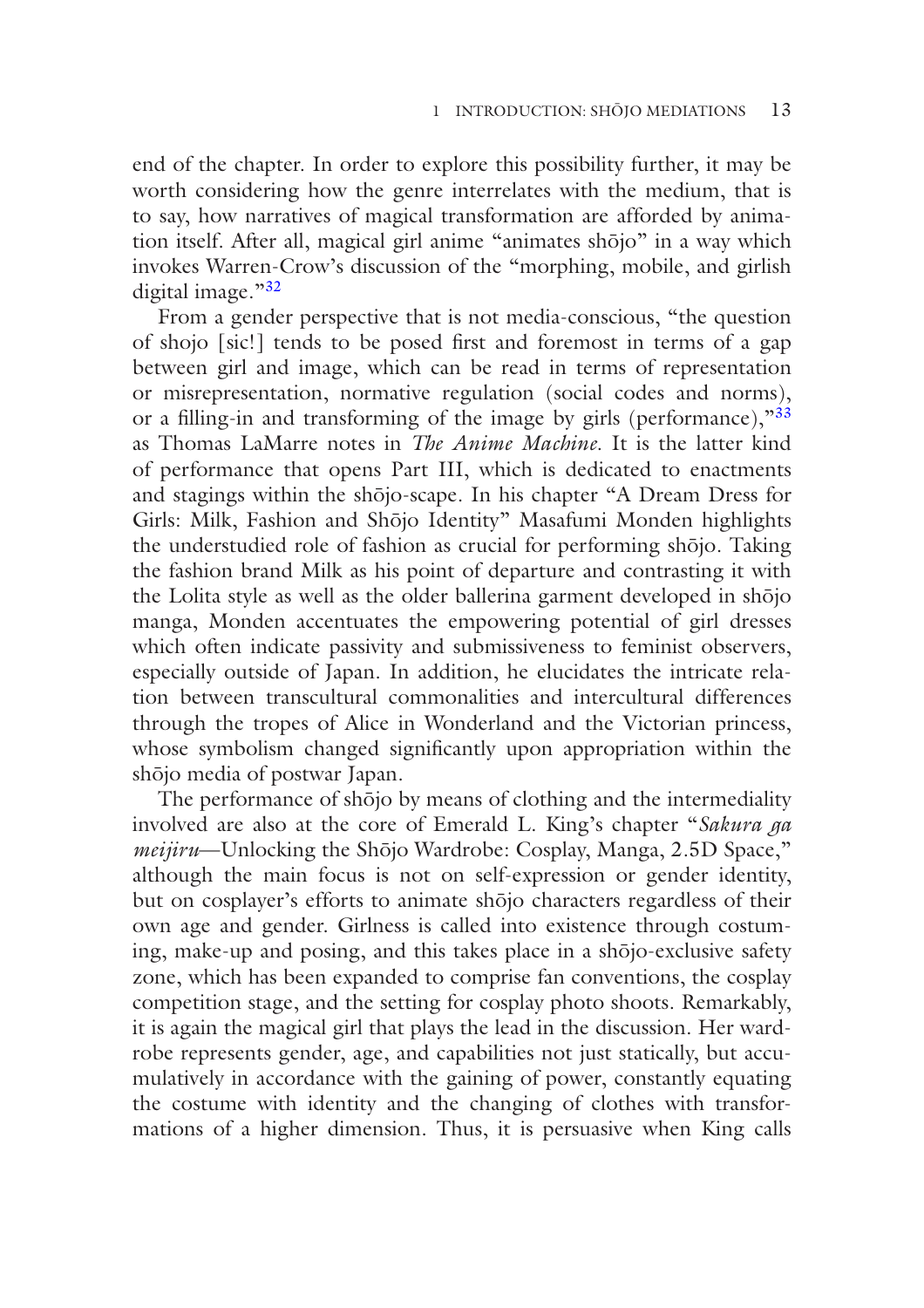these cosplayers (and performers in anime-inspired live-action shows) "live-action magical girls." With the initially two-dimensional characters having priority for the fans at the expense of the three-dimensional performers themselves, this new shōjoesque space has come to be perceived as 2.5-dimensional.

Shōjo has actually been enacted onstage since the 1910s, most of all by the Takarazuka Revue. This musical company provides an all-girls school environment not just with respect to its female-only performers who attend the revue's boarding school, but also in the broader sense in regards to its predominantly female, and by now cross-generational, fan community. In her chapter "Multilayered Performers: The Takarakuza Musical Revue as Media," Sonoko Azuma proposes a new perspective on the matter, exceeding the long-time preoccupation with issues of gender and representation and, relatedly, questioning the continuity of prewar and postwar girl culture. Her focus is on Takarazuka's performers, with the female impersonator of male roles (*otokoyaku*) leading the way, and she considers not only the troupe's promotional and fan-cultural media, but also the mediality of the performers themselves, discerning four layers. The first is the male, or female, typecasting, that is, the ascribed role, which is reminiscent of the cosplayers' "characterization" (i.e., transformation into fictive characters)<sup>34</sup> brought up already in the previous chapter. Yet, the Takarasiennes, as they are called in Japanese, operate in equal measure their onstage persona (as actress), their offstage persona (as troupe member), and their real-life personality, their fans indulging in all four layers without any attempt at confuting one with the other.

Minori Ishida, too, looks at performers, but these performers are male and, as the title of her chapter "Sounds and Sighs: 'Voice Porn' for Women" indicates, theirs is an auditory stage. Questioning the widespread assumption that shōjo is, first and foremost, a phenomenon appertaining to visual culture, Ishida introduces two examples of male voices mediating explicit sexual content to female listeners: BLCDs with homosexual boys' love fiction, and heterosexual Situation CDs which put the listener in the position of the directly addressed love interest. At first glance, this may appear unconnected to shōjo discourse as investigated from the perspective of cultural anthropology, but the chapter reveals two main points of contact. The first one reverses the still wide-spread notion of shōjo as an object of male desire by bringing up the fact that the purchase of these CDs is not restricted by age, and that high school girls actually consume them. "This fact shows that the concept of the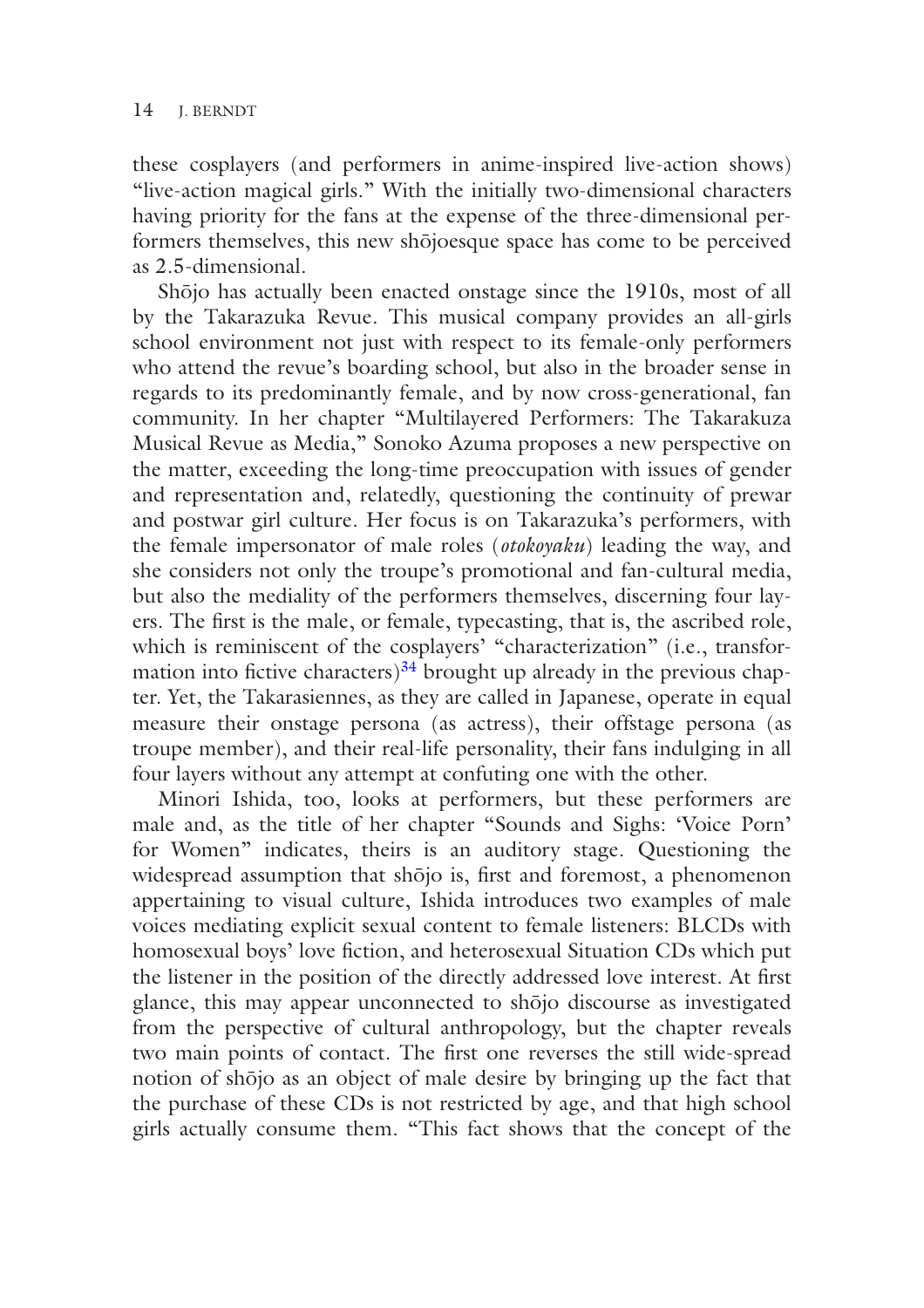shōjo in women's popular culture is becoming a mere façade," Ishida states. The second point is the familiarity with female manga genres and anime imagery, which help to package the pornographic content in a women-friendly way. Finally, the chapter addresses the use of stereophonic sound for the recording of Situation CDs, and it is here that the issue of gender inequality is considered: in order to achieve utmost immediacy, the listener's position in the acoustic space has to be fixed, which renders her passive opposite the male voice.

With regard to sharing enjoyment of the same magazines, narratives, images, and costumes, shōjo mediations have always involved a fan-cultural element. While this element surfaces in a number of chapters, for example, the ones on cosplay, Takarazuka, and cell-phone novels, it occupies center stage in Part IV, which discusses both fans of shōjo (characters) and shōjo-like fans.

Adrienne Renee Johnson's chapter "From Shōjo to *Bangya(ru)*: Women and Visual *Kei*" highlights the power and empowerment of female fans using the example of Visual *Kei*, a music genre performed by men whose stylized onstage appearance and online self-display are highly reminiscent of beautiful BL characters. Dismissed by feminist critics for the lack of women performers, and also by (foreign) fans for a perceived musical decline in proportion to commercialization, Visual *Kei* is approached here from the perspective of its consumers, in particular band girls, or *bangya(ru)*, those most devoted fans who actively participate in live performances. Often single and in employment, these women are "embracing the liminal, non-(re)productive position of the shōjo" to act on their personal desires, as Johnson concludes from her ethnographic research, which included observations of *bangya*s' behavior in the "gendered safety zone" of live-concert venues. Ultimately, the chapter reaches beyond the female subversion of hegemonic femininity, acknowledging that Visual *Kei*, with its women-oriented non-hegemonic representations of gender, provides both women and men with an opportunity to perform ambivalence towards societal norms.

Taking a different perspective, Craig Norris' chapter "Shōjo Fantasies of Inhabiting Cool Japan: Reimagining Fukuoka Through Shōjo and Otome Ideals with Cosplay Tourism" foregrounds how fan identity is being performed in promotional travel narratives, which, in a way, may appear as the counterpart to anime "pilgrimages" initiated by fans themselves. In particular, he looks at the magazine-style news and entertainment website *asianbeat*, which promotes the city of Fukuoka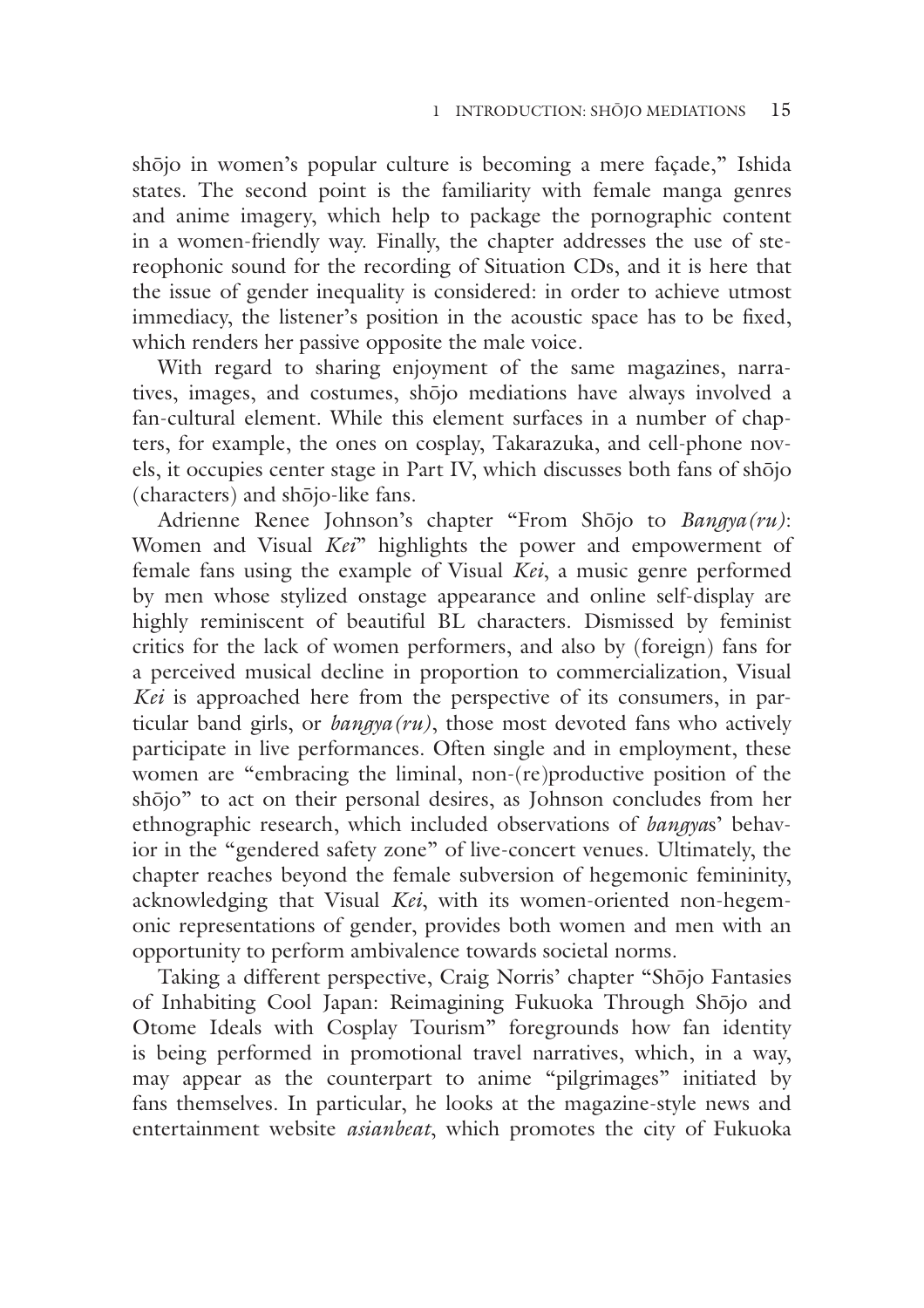as a destination that is affective, transformative, and safe enough to be enjoyed as a "shōjo affinity place." As its articles about famous Asian cosplayers and their visits to spots in old and new Fukuoka suggest, visitors from Asia can indulge in fannish activities without meeting public rebuff in the city. Norris pays special attention to the fact that the "fan-advocacy mode of address" is being operated by cosplayers. They stand in for the active fan, but also her/his object of desire, and their enacting of various characters approximates the malleability of shōjo, which offers "an empowering opportunity for foreign visitors rather than a wishful nostalgia," as Norris concludes.

The final chapter, authored by Patrick W. Galbraith and titled "Seeking an Alternative: 'Male' Shōjo Fans Since the 1970s," interrelates the gender-studies concern with alternatives to hegemonic forms of masculinity, the anthropological concern with the mediations practiced by consumers and fans, and the media-studies concern with both the non-representational operating of fictive characters and the embeddedness of media texts within a network of genre conventions. The chapter's focus is on bishōjo, one type of manga-induced character that is easily dismissed as another variant of idealizing girls by hegemonic male desire, objectifying women, or evincing a disability to confront mature women, especially if created by men for men. Against this common assumption, Galbraith traces the emergence of such characters back to a "male" fascination with shōjo manga setting in in the 1970s. His analysis of testimonies by creators and critics reveals two important points. First, that those men were invested not in actual, three-dimensional girls, but virtual, two-dimensional girl characters, which due to their medium-specific affective potential were capable of moving their readers. As foregrounded in Part I of this volume, initially "female" manga have leaned on prioritizing interpersonal relations and empathy, not only among characters but also between characters and readers. Once firmly established as a distinct genre, shōjo became codified, and as such its close ties to actual girls loosened. It is to this turning point that the early "male" engagement with shōjo manga seems to attest. Second, interrelations within the contemporaneous manga-media environment become visible in the chapter. Long before heterosexual otome productions countered the increasing homosexual fujoshi creations, male artists reacted to the female predominance in the fan-cultural realm by resorting parodically to cute girl characters, which was a matter of both gender and genre: the queering of hegemonic masculinity by means of shōjoization went hand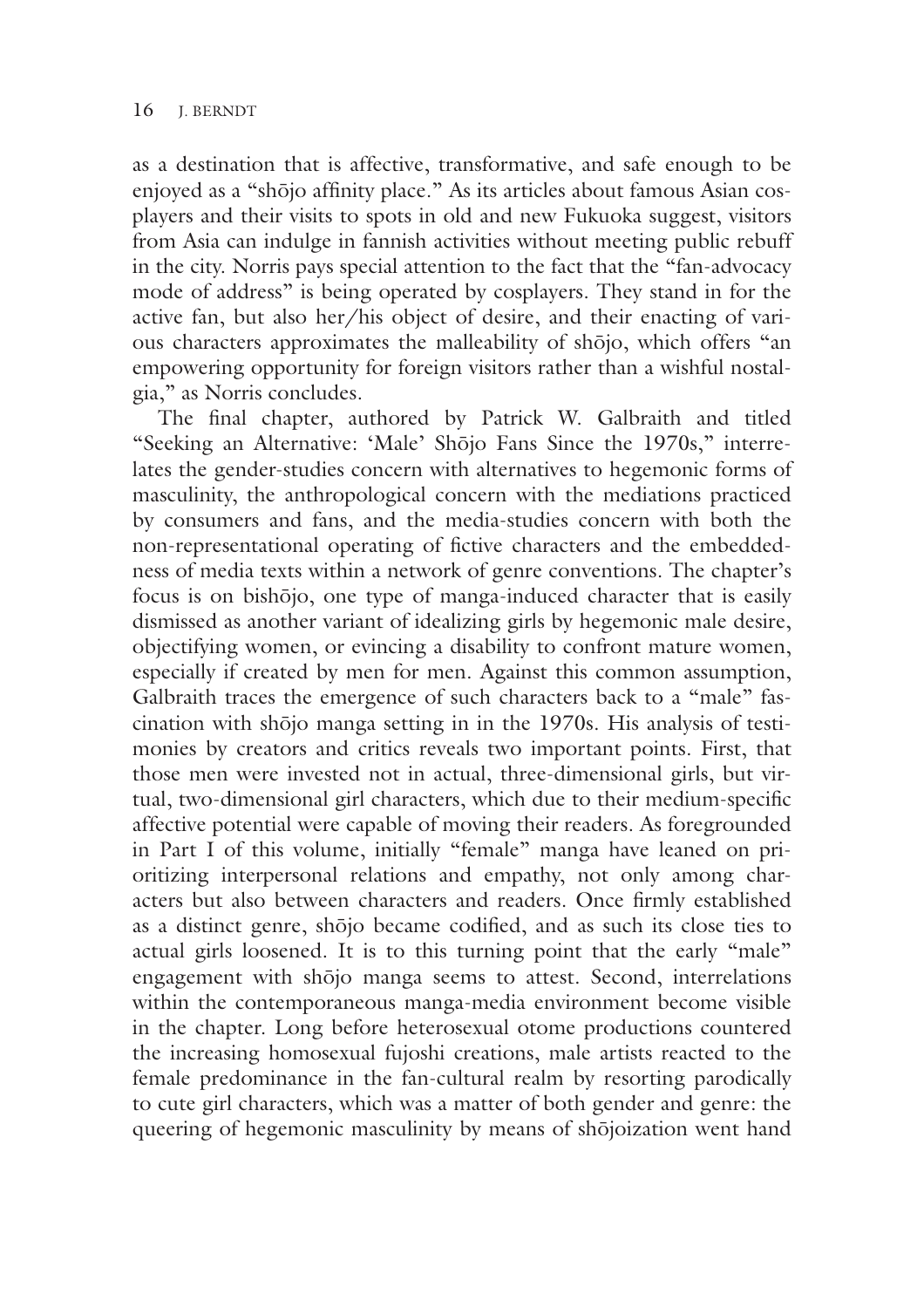in hand with the queering of an exclusively female media. By conjoining all the major issues raised in this Introduction, Galbraith's chapter brings *Shōjo Across Media* full circle.

#### **NOTES**

- 1. Deborah Shamoon, *Passionate Friendship: The Aesthetics of Girls' Culture in Japan* (Honolulu: University of Hawai'i Press, 2012), 9.
- 2. For pioneering research see, Jennifer Robertson, *Takarazuka: Sexual Politics and Popular Culture in Modern Japan* (Berkeley: University of California Press, 1998), especially 61–70.
- 3. Erika Imada, *Shōjo no shakaishi* (Tokyo: Keisō Shobō, 2007), 10.
- 4. Tomoko Aoyama and Barbara Hartley, "Introduction," in *Girl Reading Girl in Japan*, eds. Tomoko Aoyama and Barbara Hartley (London and New York: Routledge, 2010), 23–37.
- 5. Beginning with Yukari Fujimoto, *Watashi no ibasho wa doko ni aru no? Shōjo manga ga utsusu kokoro no katachi* (Tokyo: Gakuyō Shobō, 2008 [1998]).
- 6. Sumiko Yokokawa, *Shochō to iu kiributa: "Shōjo" hihyō josetsu* (Tokyo: JICC, 1991), 8–9.
- 7. Heather Warren-Crow, *Girlhood and the Plastic Image* (Hanover, NH: Dartmouth College Press, 2014), 50.
- 8. Robertson, 65.
- 9. Warren-Crow, 23.
- 10. Representative of shōjo studies and most widely referenced are, in addition to the already cited authors, Jennifer S. Prough, *Straight from the Heart: Gender, Intimacy, and the Cultural Production of Shojo Manga* (Honolulu: University of Hawai'i Press, 2011); Sharalyn Orbaugh, "Busty Battlin' Babes: The Evolution of the *Shōjo* in 1990s Visual Culture," in *Gender and Power in the Japanese Visual Field*, eds. Joshua Mostow, Norman Bryson, and Maribeth Graybill (Honolulu: University of Hawai'i Press, 2003), 201–228; Fusami Ogi, "Beyond Shoujo, Blending Gender," in *A Comics Studies Reader*, eds. Jeet Heer and Kent Worcester, 244–252 (Jackson: University Press of Mississippi, 2008 [2001]); Mizuki Takahashi, "Opening the Closed World of *Shōjo Manga*," in *Japanese Visual Culture*, ed. Mark McWilliams (Armonk, NY: M. E. Sharpe, 2007), 114–137; Michiko Oshiyama, *Shōjo manga jendā hyōshōron: "Dansō no shōjo" no zōkei to aidentiti* (Tokyo: Sairyūsha, 2013 [2007]); Minori Ishida, *Hisoyakana kyōiku: yaoi, bōizurabu no zenshi* (Kyoto: Rakuhoku Shuppan, 2008); Hōsei Iwashita, *Shōjo manga no hyōgen kikō: Hirakareta manga hyōgenshi to Tezuka Osamu* (Tokyo: NTT Shuppan, 2013).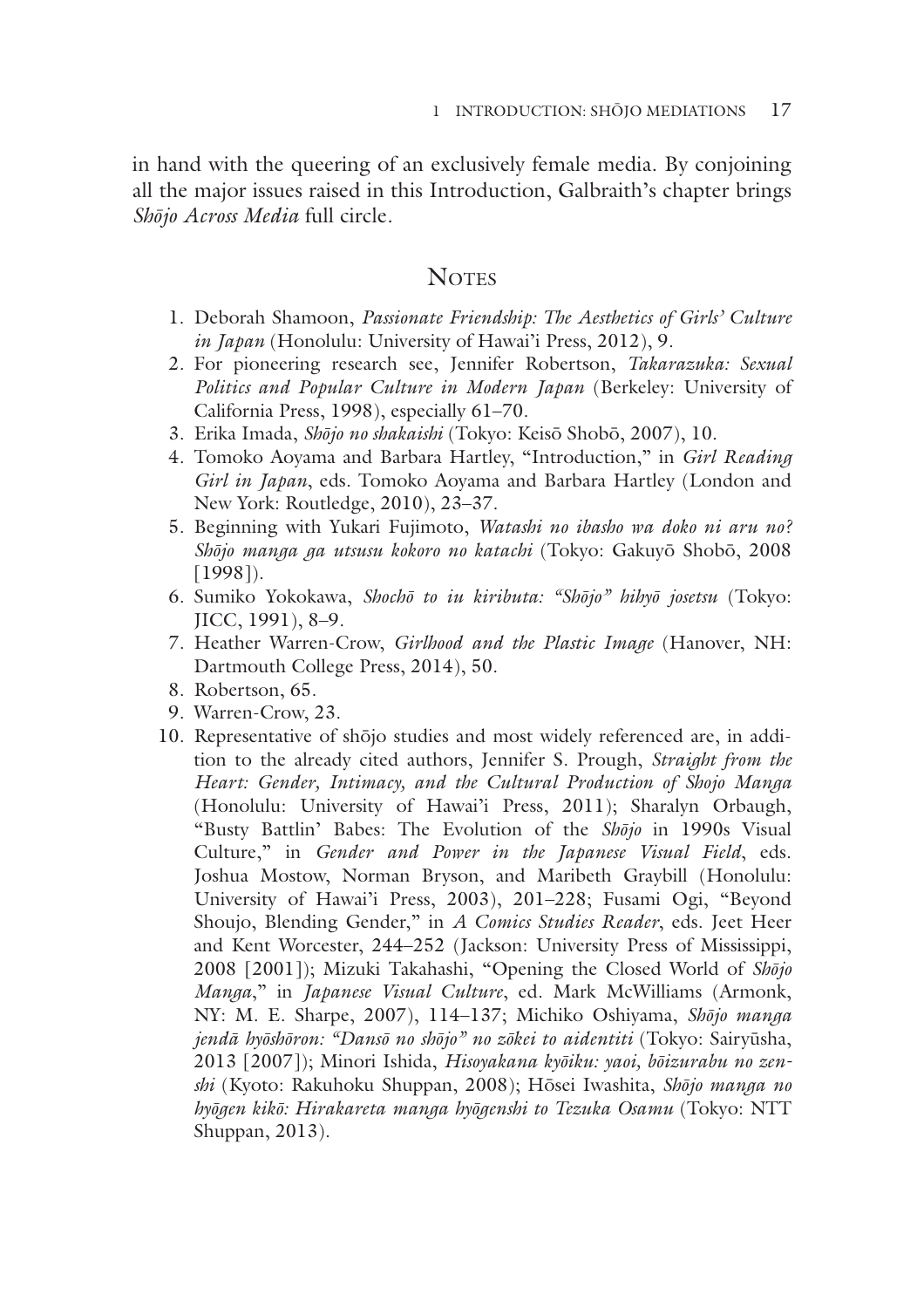- 11. Warren-Crow, 20.
- 12. Ibid., 133.
- 13. The media-related conception of shōjo proposed here implies that bishōnen do not represent Japanese gay men just as bishōjo do not represent actual female minors.
- 14. See, Thomas LaMarre, *The Anime Machine: A Media Theory of Animation* (Minneapolis: University of Minnesota Press, 2009), Chapter 7 "Only a Girl Can Save Us Now," 77–85.
- 15. For an account of the respective Japanese-language research see, Masafumi Monden. "Manga Studies #7: Shōjo Manga Research: The Legacy of Women Critics and Their Gender-Based Approach," *Comics Forum*, March 10, 2015, last accessed November 1, 2018, http://comicsforum.org/2015/03/10/shojo-manga-research-the-legacy-of-womencritics-and-their-gender-based-approach-by-masafumi-monden/.
- 16. For her most widely cited essay, see, Masuko Honda, "The Genealogy of Hirahira: Liminality and the Girl," trans. Tomoko Aoyama and Barbara Hartley, in *Girl Reading Girl in Japan*, eds. Tomoko Aoyama and Barbara Hartley (New York: Routledge, 2010 [1982]), 19–37.
- 17. What currently circulates most widely under the name of BL (boys' love) in the Japanese market, had its forerunner in the *shōnen'ai* subgenre of 1970s shōjo manga and is called *yaoi* outside of Japan as well as in reference to markedly fan-cultural activities within Japan. This volume employs BL as the respective umbrella term.
- 18. Frenchy Lunning, "Under the Ruffles: Shojo and the Morphology of Power," *Mechademia* 6 (2011): 4.
- 19. Warren-Crow, 46.
- 20. The release of a special issue on *fujoshi* by the monthly magazine *Eureika* in June 2007 was indicative of the turn.
- 21. For one of the few mentions in English, which symptomizes the presence of the name in Japanese media discourse, see the (in terms of manga, unreliable) entry by Yuika Kitamura, "The Emergence of Girls' Manga and Girls' Culture," in *The Cambridge History of Japanese Literature*, eds. Haruo Shirane, Tomi Suzuki, and David Lurie (Cambridge: Cambridge University Press, 2016), 750.
- 22. I would like to thank lawyer Takashi Yamaguchi for his advice in this regard.
- 23. Akiko Sugawa-Shimada, "Grotesque Cuteness of Shojo Representations of Goth-Loli in Japanese Contemporary TV Anime," in *Japanese Animation: East Asian Perspectives*, eds. Masao Yokota and Tze-yue G. Hu (Jackson: University Press of Mississippi, 2013), 203.
- 24. Kazue Kawahara, "'Joshi' no imi sayō," in *"Joshi" no jidai!*, eds. Nobuhiko Baba and Daishin Ikeda (Tokyo: Seikyūsha, 2012), 26–29; Nobuhiko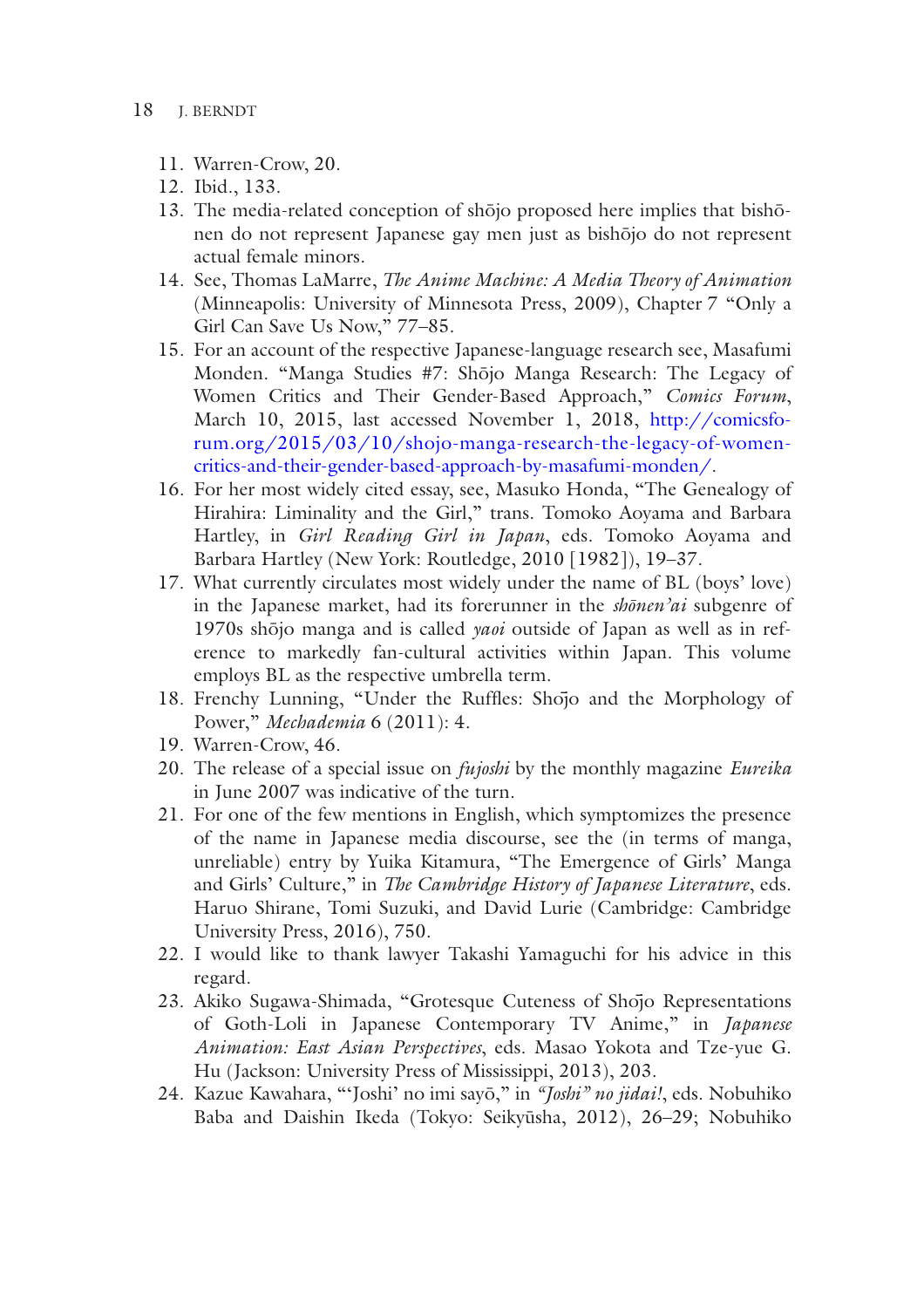Baba, "Hajime ni: Ima naze joshi no jidai na no ka?" in *"Joshi" no jidai!*, eds. Nobuhiko Baba and Daishin Ikeda (Tokyo: Seikyūsha, 2012), 11.

- 25. W.J.T. Mitchell and Mark B.N. Hansen, eds., *Critical Terms for Media Studies* (Chicago and London: The University of Chicago Press, 2010 [Kindle]).
- 26. Regarding manga's genres see, Jaqueline Berndt, "Manga, Which Manga? Publication Formats, Genres, Users," in *Japanese Civilization in the 21st Century*, eds. Andrew Targowski, Juri Abe, and Hisanori Katō (New York: Nova Science, 2016), 121–133.
- 27. Dalma Kálovics, "The Missing Link of Shōjo Manga History: The Changes in 60s Shōjo Manga as Seen Through the Magazine *Shūkan Margaret*," *Kyoto Seika Daigaku Kiyō* 49 (2016): 3–22; ibid., "Manga Studies #8: Shōjo Manga History: The Obscured Decades," 2015, last accessed November 1, 2018. https://comicsforum.org/2015/06/11/ manga-studies-8-shojo-manga-history-the-obscured-decades-by-dalmakalovics/.
- 28. Imada, 8.
- 29. Ogi, 245.
- 30. Warren-Crow, 133.
- 31. Noriko Adachi, "Kore wa katei da kedo, sonna toki ni wa boku—Shōjo manga to dōseiai," in *Manbiken: Manga no bi/gakuteki jigen e no sekkin*, ed. Jaqueline Berndt (Kyoto: Daigo Shobō, 2002 [1999]), 261.
- 32. Warren-Crow, 12.
- 33. LaMarre, 209.
- 34. See, Shunsuke Nozawa, "Characterization," *Semiotic Review* 3 (Open Issue), 2013, last accessed November 1, 2018. http://www.semioticreview.com/pdf/open2013/nozawa\_characterization.pdf.

#### **BIBLIOGRAPHY**

- Adachi, Noriko. "Kore wa katei da kedo, sonna toki ni wa boku—Shōjo manga to dōseiai" [It's Just a Supposition but in That Moment I Was…: Shōjo manga and Homosexuality]. In *Manbiken: Manga no bi/gakuteki jigen e no sekkin* [Towards an Aesthetics of Comics], edited by Jaqueline Berndt, 251– 270. Kyoto: Daigo Shobō, 2002 [1999].
- Aoyama, Tomoko, and Barbara Hartley. "Introduction." In *Girl Reading Girl in Japan*, edited by Tomoko Aoyama and Barbara Hartley, 23–37. London and New York: Routledge, 2010.
- Baba, Nobuhiko. "Hajime ni: Ima naze joshi no jidai na no ka?" [Introduction: Why an Age of Girls Now?]. In *"Joshi" no jidai!* [An Age of 'Girls'!], edited by Nobuhiko Baba and Daishin Ikeda, 9–16. Tokyo: Seikyūsha, 2012.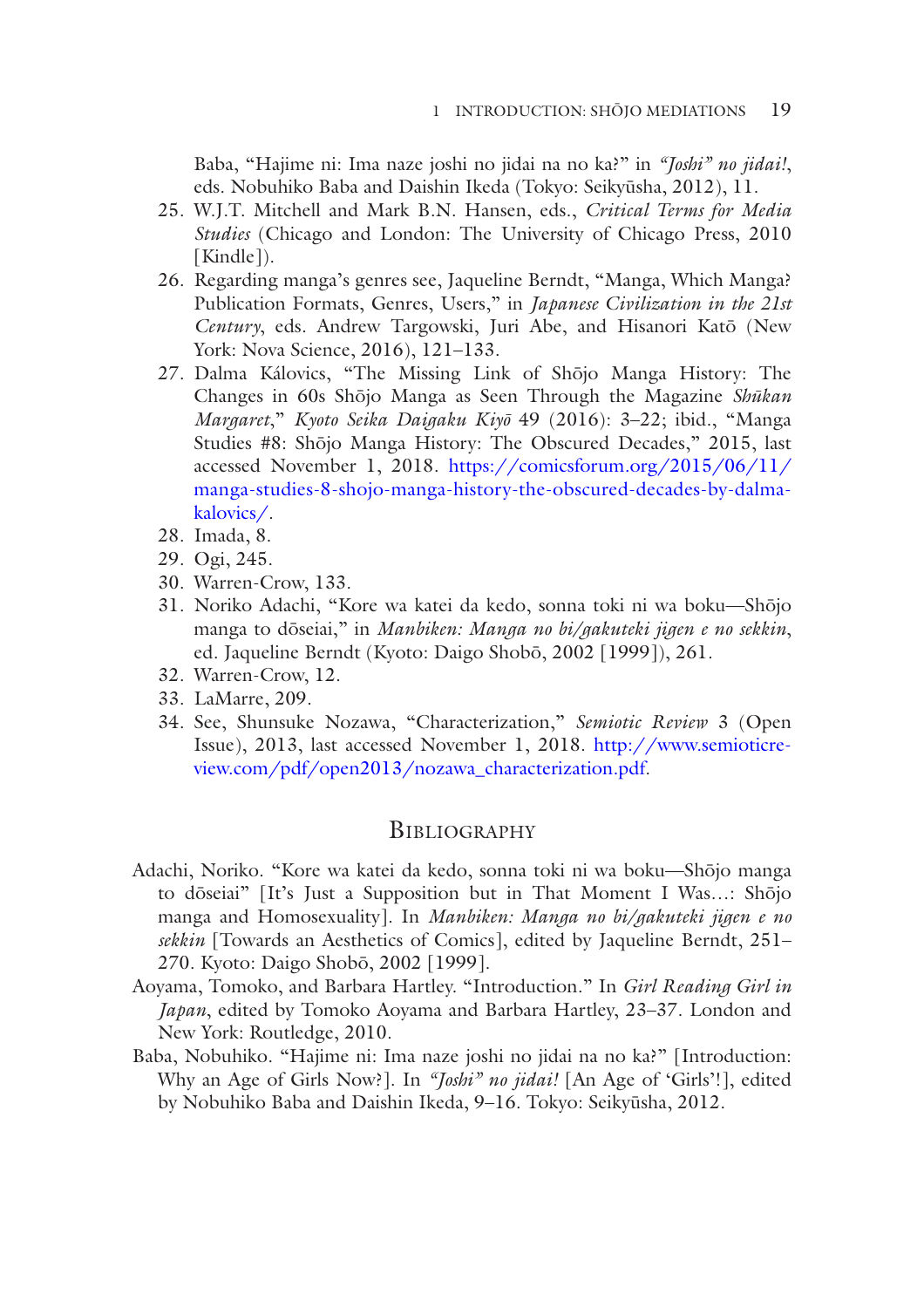- Berndt, Jaqueline. "Manga, Which Manga? Publication Formats, Genres, Users." In *Japanese Civilization in the 21st Century*, edited by Andrew Targowski, Juri Abe, and Hisanori Katō, 121–133. New York: Nova Science, 2016.
- Fujimoto, Yukari. *Watashi no ibasho wa doko ni aru no? Shōjo manga ga utsusu kokoro no katachi* [Where Do I Belong? The Shape of the Heart Reflected in Shōjo Manga]. Tokyo: Gakuyō Shobō, 2008 [1998].
- Honda, Masuko. "The Genealogy of Hirahira: Liminality and the Girl." Translated by Tomoko Aoyama and Barbara Hartley. In *Girl Reading Girl in Japan*, edited by Tomoko Aoyama and Barbara Hartley, 19–37. New York: Routledge, 2010 [1982].
- Imada, Erika. *Shōjo no shakaishi* [A Social History of the Shōjo]. Tokyo: Keisō Shobō, 2007.
- Ishida, Minori. *Hisoyakana kyōiku: Yaoi, bōizurabu no zenshi* [Secret Education: The Prehistory of *Yaoi* and *Boys' Love*]. Kyoto: Rakuhoku Publications, 2008.
- Iwashita, Hōsei. *Shōjo manga no hyōgen kikō: Hirakareta manga hyōgenshi to Tezuka Osamu* [Aesthetic Mechanisms of Shōjo Manga: An Open-Minded History of Manga Aesthetics, Related to the Role of Tezuka Osamu]. Tokyo: NTT Shuppan, 2013.
- Kálovics, Dalma. "Manga Studies #8: Shōjo Manga History: The Obscured Decades." 2015. Last accessed November 1, 2018. https://comicsforum. org/2015/06/11/manga-studies-8-shojo-manga-history-the-obscured-decades-by-dalma-kalovics/.
- Kálovics, Dalma. "The Missing Link of Shōjo Manga History: The Changes in 60s Shōjo Manga as Seen Through the Magazine *Shūkan Margaret*." *Kyoto Seika Daigaku Kiyō* 49 (2016): 3–22. Last accessed November 1, 2018. http://www.kyoto-seika.ac.jp/researchlab/wp/wp-content/uploads/sa\_ dalma\_kalovics1.pdf.
- Kawahara, Kazue. "'Joshi' no imi sayō" [Signifying *Joshi*]. In *"Joshi" no jidai!* edited by Nobuhiko Baba and Daishin Ikeda, 17–36. Tokyo: Seikyūsha, 2012.
- Kitamura, Yuika. "The Emergence of Girls' Manga and Girls' Culture." In *The Cambridge History of Japanese Literature*, edited by Haruo Shirane, Tomi Suzuki, and David Lurie, 748–752, Cambridge University Press, e-book, 2016.
- LaMarre, Thomas. *The Anime Machine: A Media Theory of Animation*. Minneapolis: University of Minnesota Press, 2009.
- Lunning, Frenchy. "Under the Ruffles: Shōjo and the Morphology of Power." *Mechademia* 6 (2011): 3–19.
- Mitchell, W.J.T., and Mark B.N. Hansen, eds. 2010. *Critical Terms for Media Studies*. Chicago and London: The University of Chicago Press [Kindle].
- Monden, Masafumi. "Manga Studies #7: Shōjo Manga Research: The Legacy of Women Critics and Their Gender-Based Approach." *Comics Forum*, March 10, 2015. Last accessed November 1, 2018. http://comicsforum.